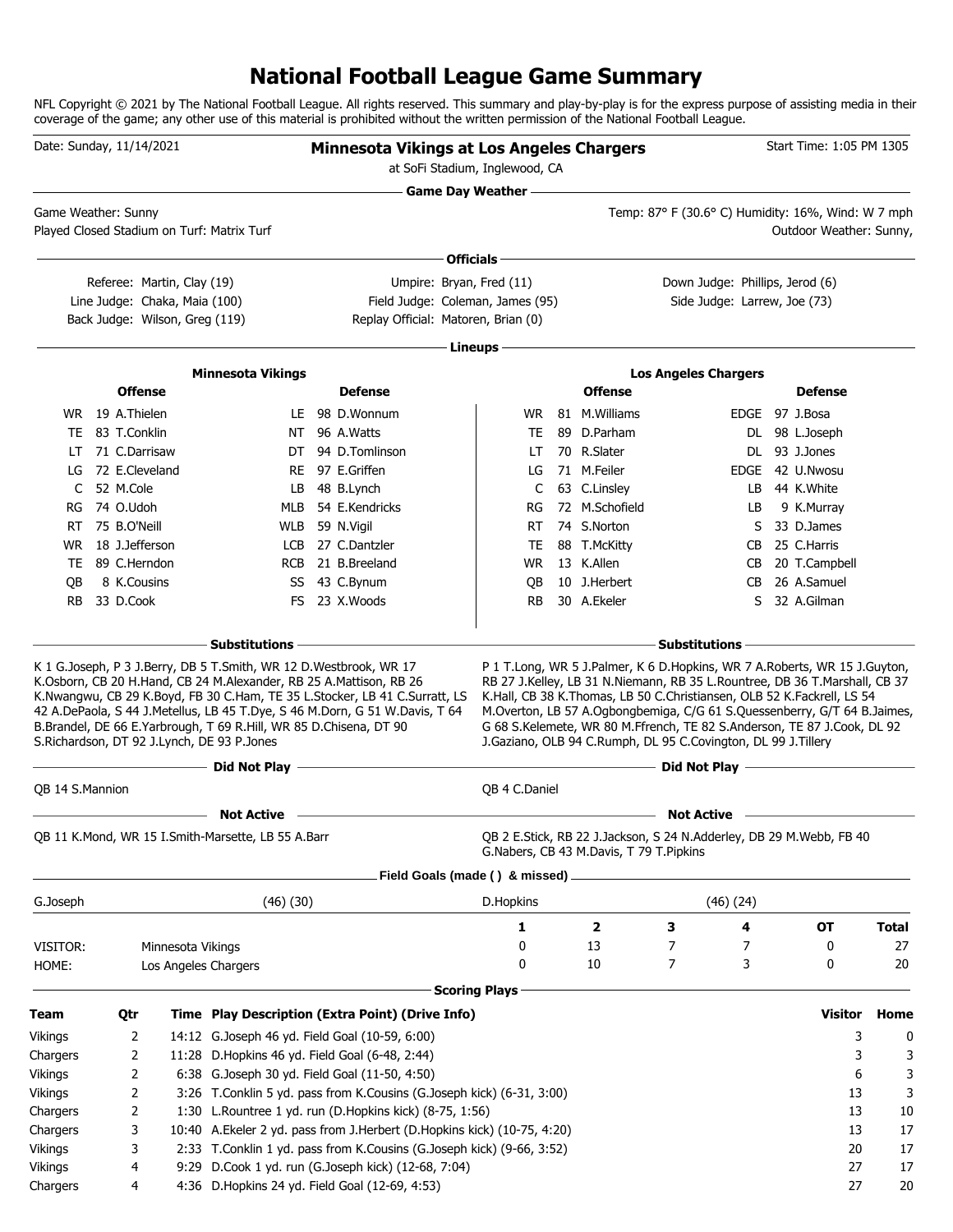# **National Football League Game Summary**

NFL Copyright © 2021 by The National Football League. All rights reserved. This summary and play-by-play is for the express purpose of assisting media in their coverage of the game; any other use of this material is prohibited without the written permission of the National Football League.

Paid Attendance: 70,240 Time: 3:17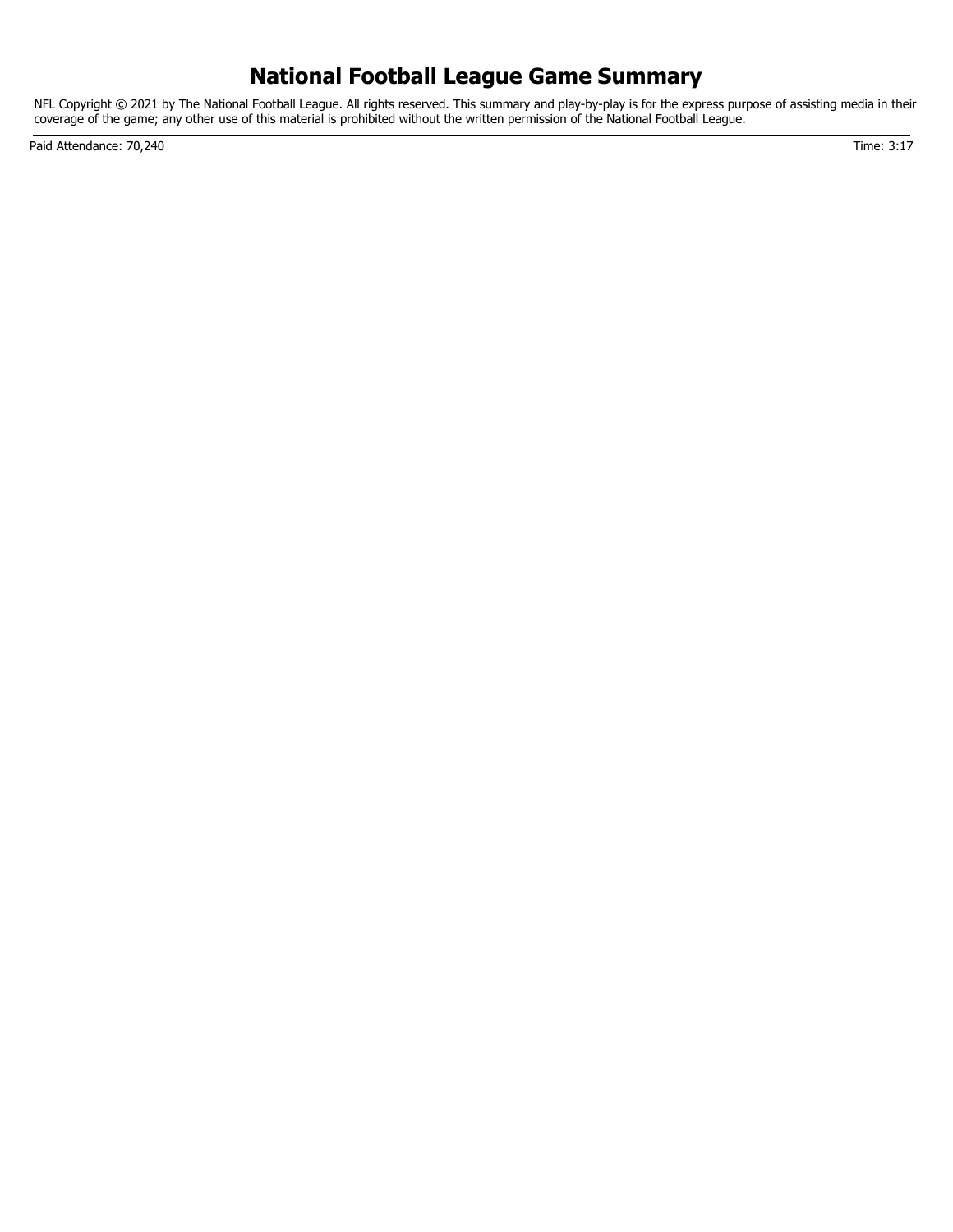# **Final Individual Statistics**

|                                               |            | <b>Minnesota Vikings</b> |            |              |                 |             |                |                     |   |                        |            |                |              | <b>Los Angeles Chargers</b> |                |                 |              |
|-----------------------------------------------|------------|--------------------------|------------|--------------|-----------------|-------------|----------------|---------------------|---|------------------------|------------|----------------|--------------|-----------------------------|----------------|-----------------|--------------|
| <b>RUSHING</b>                                |            |                          | <b>ATT</b> | <b>YDS</b>   | <b>AVG</b>      | LG          | <b>TD</b>      | <b>RUSHING</b>      |   |                        |            |                | <b>ATT</b>   | <b>YDS</b>                  | <b>AVG</b>     | LG              | TD           |
| D.Cook                                        |            |                          | 24         | 94           | 3.9             | 12          | 1              | A.Ekeler            |   |                        |            |                | 11           | 44                          | 4.0            | 9               | 0            |
| A.Mattison                                    |            |                          | 4          | 16           | 4.0             | 7           | 0              | J.Herbert           |   |                        |            |                | 2            | 22                          | 11.0           | 17              | 0            |
| <b>K.Cousins</b>                              |            |                          | 4          | -3           | $-0.8$          | 4           | 0              | L.Rountree          |   |                        |            |                | 5            | 10                          | 2.0            | 5               | 1            |
| J.Jefferson                                   |            |                          | 1          | $-4$         | $-4.0$          | -4          | 0              | J.Kelley            |   |                        |            |                | 1            | 6                           | 6.0            | 6               | 0            |
| Total                                         |            |                          | 33         | 103          | 3.1             | 12          | 1              | Total               |   |                        |            |                | 19           | 82                          | 4.3            | 17              | $\mathbf{1}$ |
| <b>PASSING</b>                                | <b>ATT</b> | <b>CMP</b>               | <b>YDS</b> | SK/YD TD     | LG              | <b>IN</b>   | <b>RT</b>      | <b>PASSING</b>      |   |                        | <b>ATT</b> | <b>CMP</b>     | <b>YDS</b>   | SK/YD TD                    |                | <b>IN</b><br>LG | <b>RT</b>    |
| <b>K.Cousins</b>                              | 37         | 25                       | 294        | 2/16         | 2<br>27         |             | $0$ 109.5      | J.Herbert           |   |                        | 34         | 20             | 195          | 2/24                        | 1              | 26<br>1         | 72.5         |
| Total                                         | 37         | 25                       | 294        | 2/16         | 2<br>27         |             | $0$ 109.5      | Total               |   |                        | 34         | 20             | 195          | 2/24                        | 1              | 26<br>1         | 72.5         |
| <b>PASS RECEIVING</b>                         |            | <b>TAR</b>               | <b>REC</b> | <b>YDS</b>   | <b>AVG</b>      | LG          | <b>TD</b>      |                     |   | <b>PASS RECEIVING</b>  |            | <b>TAR</b>     | <b>REC</b>   | <b>YDS</b>                  | <b>AVG</b>     | LG              | <b>TD</b>    |
| J.Jefferson                                   |            | 11                       | 9          | 143          | 15.9            | 27          | 0              | K.Allen             |   |                        |            | 11             | 8            | 98                          | 12.3           | 26              | 0            |
| A.Thielen                                     |            | 7                        | 5          | 65           | 13.0            | 19          | 0              | M.Williams          |   |                        |            | 6              | 4            | 33                          | 8.3            | 11              | 0            |
| D.Cook                                        |            | 5                        | 3          | 24           | 8.0             | 15          | 0              | J.Palmer            |   |                        |            | 4              | 3            | 22                          | 7.3            | 13              | 0            |
| C.Ham                                         |            | 3                        | 3          | 13           | 4.3             | 7           | 0              | A.Ekeler            |   |                        |            | 6              | 3            | 15                          | 5.0            | 7               | $\mathbf{1}$ |
| T.Conklin                                     |            | 5                        | 3          | 11           | 3.7             | 5           | 2              | D.Parham            |   |                        |            | 2              | 1            | 17                          | 17.0           | 17              | 0            |
| A.Mattison                                    |            | 1                        | 1          | 24           | 24.0            | 24          | 0              | J.Cook              |   |                        |            | 3              | $\mathbf{1}$ | 10                          | 10.0           | 10              | 0            |
| C.Herndon                                     |            | $\overline{2}$           | 1          | 14           | 14.0            | 14          | 0              | J.Guyton            |   |                        |            | $\mathbf{1}$   | 0            | 0                           | 0.0            | 0               | 0            |
| K.Osborn                                      |            | 1                        | 0          | 0            | 0.0             | 0           | 0              |                     |   |                        |            |                |              |                             |                |                 |              |
| Total                                         |            | 35                       | 25         | 294          | 11.8            | 27          | 2              | Total               |   |                        |            | 33             | 20           | 195                         | 9.8            | 26              | 1            |
| <b>INTERCEPTIONS</b>                          |            |                          | <b>NO</b>  | <b>YDS</b>   | <b>AVG</b>      | LG          | TD             |                     |   | <b>INTERCEPTIONS</b>   |            |                | <b>NO</b>    | <b>YDS</b>                  | <b>AVG</b>     | LG              | <b>TD</b>    |
| E.Kendricks                                   |            |                          | 1          | 0            | 0.0             | 0           | 0              |                     |   |                        |            |                |              |                             |                |                 |              |
| Total                                         |            |                          | 1          | 0            | 0.0             | 0           | 0              | Total               |   |                        |            |                | 0            | 0                           | 0              | 0               | 0            |
| <b>PUNTING</b>                                | NO         | <b>YDS</b>               | <b>AVG</b> | <b>NET</b>   | TB              | <b>IN20</b> | LG             | <b>PUNTING</b>      |   |                        | NO.        | <b>YDS</b>     | <b>AVG</b>   | NET                         | TВ             | <b>IN20</b>     | LG           |
| J.Berry                                       | 3          | 137                      | 45.7       | 38.0         | 0               | 2           | 55             | T.Long              |   |                        | 5          | 242            | 48.4         | 34.6                        | 0              | 2               | 59           |
| Total                                         | 3          | 137                      | 45.7       | 38.0         | 0               | 2           | 55             | Total               |   |                        | 5          | 242            | 48.4         | 34.6                        | 0              | 2               | 59           |
| <b>PUNT RETURNS</b>                           |            | NO                       | <b>YDS</b> | <b>AVG</b>   | FC              | LG          | TD             | <b>PUNT RETURNS</b> |   |                        |            | <b>NO</b>      | <b>YDS</b>   | <b>AVG</b>                  | FC             | LG              | <b>TD</b>    |
| D.Westbrook                                   |            | 3                        | 69         | 23.0         | $\mathbf{1}$    | 45          | 0              | A.Roberts           |   |                        |            | 3              | 23           | 7.7                         | 0              | 14              | $\mathbf 0$  |
| [DOWNED]                                      |            | 1                        | 0          | 0.0          | 0               | 0           | 0              |                     |   |                        |            |                |              |                             |                |                 |              |
| Total                                         |            | 3                        | 69         | 23.0         | 1               | 45          | 0              | Total               |   |                        |            | 3              | 23           | 7.7                         | 0              | 14              | 0            |
| <b>KICKOFF RETURNS</b>                        |            | <b>NO</b>                | <b>YDS</b> | <b>AVG</b>   | <b>FC</b>       | LG          | <b>TD</b>      |                     |   | <b>KICKOFF RETURNS</b> |            | <b>NO</b>      | <b>YDS</b>   | <b>AVG</b>                  | FC             | LG              | <b>TD</b>    |
| K.Nwangwu                                     |            | 1                        | 23         | 23.0         | $\mathbf 0$     | 23          | 0              | A.Roberts           |   |                        |            | 1              | 14           | 14.0                        | 0              | 14              | 0            |
| [TOUCHBACK]                                   |            | 4                        | $\bf{0}$   | $0.0\,$      | $\mathbf 0$     | 0           | 0              | [TOUCHBACK]         |   |                        |            | 5              | $\mathbf{0}$ | 0.0                         | $\mathbf{0}$   | $\mathbf{0}$    | $\Omega$     |
| Total                                         |            | $\mathbf{1}$             | 23         | 23.0         | 0               | 23          | 0              | Total               |   |                        |            | $\mathbf{1}$   | 14           | 14.0                        | 0              | 14              | 0            |
| <b>Minnesota Vikings</b>                      |            |                          |            |              |                 |             |                |                     |   |                        |            |                |              |                             |                |                 |              |
| <b>FUMBLES</b>                                |            |                          |            |              | <b>FUM LOST</b> |             | OWN-REC YDS TD |                     |   | <b>FORCED</b>          |            | <b>OPP-REC</b> | <b>YDS</b>   | TD                          |                | <b>OUT-BDS</b>  |              |
| <b>K.Cousins</b>                              |            |                          |            | $\mathbf{1}$ | $\mathbf{1}$    |             | 0              | 0                   | 0 | 0                      |            | 0              | 0            | $\mathbf 0$                 |                | 0               |              |
| Total                                         |            |                          |            | $\mathbf{1}$ | 1               |             | 0              | 0                   | 0 | 0                      |            | 0              | 0            | 0                           |                | 0               |              |
| <b>Los Angeles Chargers</b><br><b>FUMBLES</b> |            |                          |            |              | FUM LOST        |             | OWN-REC YDS TD |                     |   | <b>FORCED</b>          |            | <b>OPP-REC</b> | <b>YDS</b>   | TD                          | <b>OUT-BDS</b> |                 |              |
| J.Bosa                                        |            |                          |            | 0            | 0               |             | 0              | $\mathbf 0$         | 0 | $\mathbf{1}$           |            | $\mathbf{0}$   | 0            | $\mathbf 0$                 |                | 0               |              |
| J.Jones                                       |            |                          |            | 0            | 0               |             | 0              | 0                   | 0 | 0                      |            | 1              | 0            | 0                           |                | 0               |              |
| Total                                         |            |                          |            | 0            | 0               |             | 0              | 0                   | 0 | $\mathbf{1}$           |            | $\mathbf{1}$   | 0            | 0                           |                | 0               |              |
|                                               |            |                          |            |              |                 |             |                |                     |   |                        |            |                |              |                             |                |                 |              |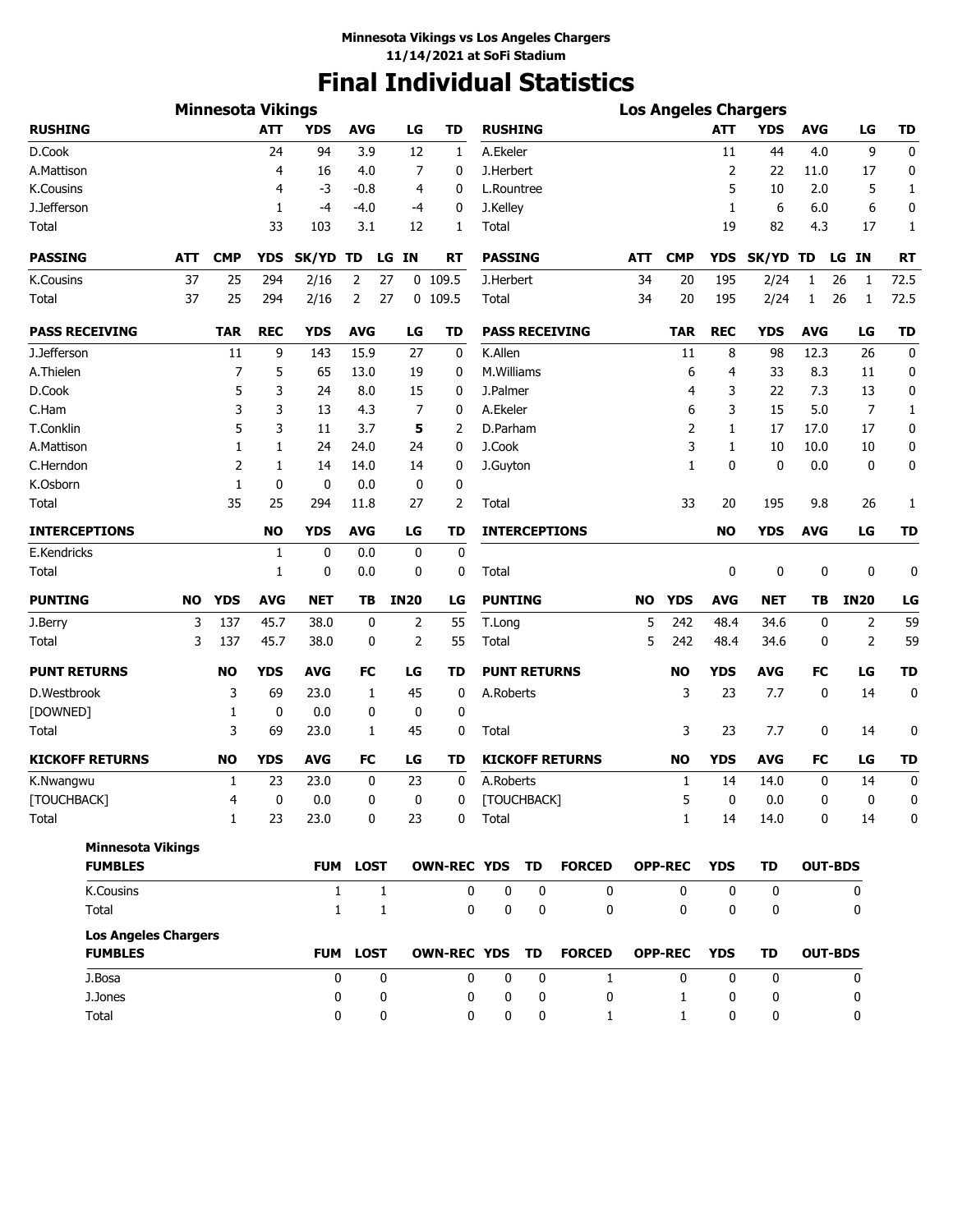# **Final Team Statistics**

|                                                   | <b>Visitor</b> | Home            |
|---------------------------------------------------|----------------|-----------------|
|                                                   | <b>Vikings</b> | <b>Chargers</b> |
| <b>TOTAL FIRST DOWNS</b>                          | 24             | 20              |
| By Rushing                                        | 8              | 3               |
| By Passing                                        | 14             | 13              |
| <b>By Penalty</b>                                 | 2              | 4               |
| THIRD DOWN EFFICIENCY                             | 5-14-35.7%     | 5-12-41.7%      |
| <b>FOURTH DOWN EFFICIENCY</b>                     | 2-2-100.0%     | $0 - 0 - 0.0\%$ |
| <b>TOTAL NET YARDS</b>                            | 381            | 253             |
| Total Offensive Plays (inc. times thrown passing) | 72             | 55              |
| Average gain per offensive play                   | 5.3            | 4.6             |
| <b>NET YARDS RUSHING</b>                          | 103            | 82              |
| <b>Total Rushing Plays</b>                        | 33             | 19              |
| Average gain per rushing play                     | 3.1            | 4.3             |
| Tackles for a loss-number and yards               | $3 - 8$        | $0 - 0$         |
| <b>NET YARDS PASSING</b>                          | 278            | 171             |
| Times thrown - yards lost attempting to pass      | $2 - 16$       | $2 - 24$        |
| Gross yards passing                               | 294            | 195             |
| <b>PASS ATTEMPTS-COMPLETIONS-HAD INTERCEPTED</b>  | $37 - 25 - 0$  | $34 - 20 - 1$   |
| Avg gain per pass play (inc.# thrown passing)     | 7.1            | 4.8             |
| <b>KICKOFFS Number-In End Zone-Touchbacks</b>     | $6 - 6 - 5$    | $5 - 4 - 4$     |
| <b>PUNTS Number and Average</b>                   | $3 - 45.7$     | $5 - 48.4$      |
| <b>Had Blocked</b>                                | 0              | 0               |
| <b>FGs - PATs Had Blocked</b>                     | $0 - 0$        | $0 - 0$         |
| <b>Net Punting Average</b>                        | 38.0           | 34.6            |
| TOTAL RETURN YARDAGE (Not Including Kickoffs)     | 69             | 23              |
| No. and Yards Punt Returns                        | $3 - 69$       | $3 - 23$        |
| No. and Yards Kickoff Returns                     | $1 - 23$       | $1 - 14$        |
| No. and Yards Interception Returns                | $1 - 0$        | $0 - 0$         |
| <b>PENALTIES Number and Yards</b>                 | 10-118         | $7 - 52$        |
| <b>FUMBLES Number and Lost</b>                    | $1 - 1$        | $0 - 0$         |
| <b>TOUCHDOWNS</b>                                 | 3              | $\overline{2}$  |
| Rushing                                           | 1              | 1               |
| Passing                                           | 2              | $\mathbf{1}$    |
| <b>EXTRA POINTS Made-Attempts</b>                 | $3-3$          | $2 - 2$         |
| <b>Kicking Made-Attempts</b>                      | $3 - 3$        | $2 - 2$         |
| <b>FIELD GOALS Made-Attempts</b>                  | $2 - 2$        | $2 - 2$         |
| <b>RED ZONE EFFICIENCY</b>                        | 3-4-75%        | 2-3-67%         |
| <b>GOAL TO GO EFFICIENCY</b>                      | 3-4-75%        | 2-2-100%        |
| <b>SAFETIES</b>                                   | 0              | 0               |
| <b>FINAL SCORE</b>                                | 27             | 20              |
| TIME OF POSSESSION                                | 36:15          | 23:45           |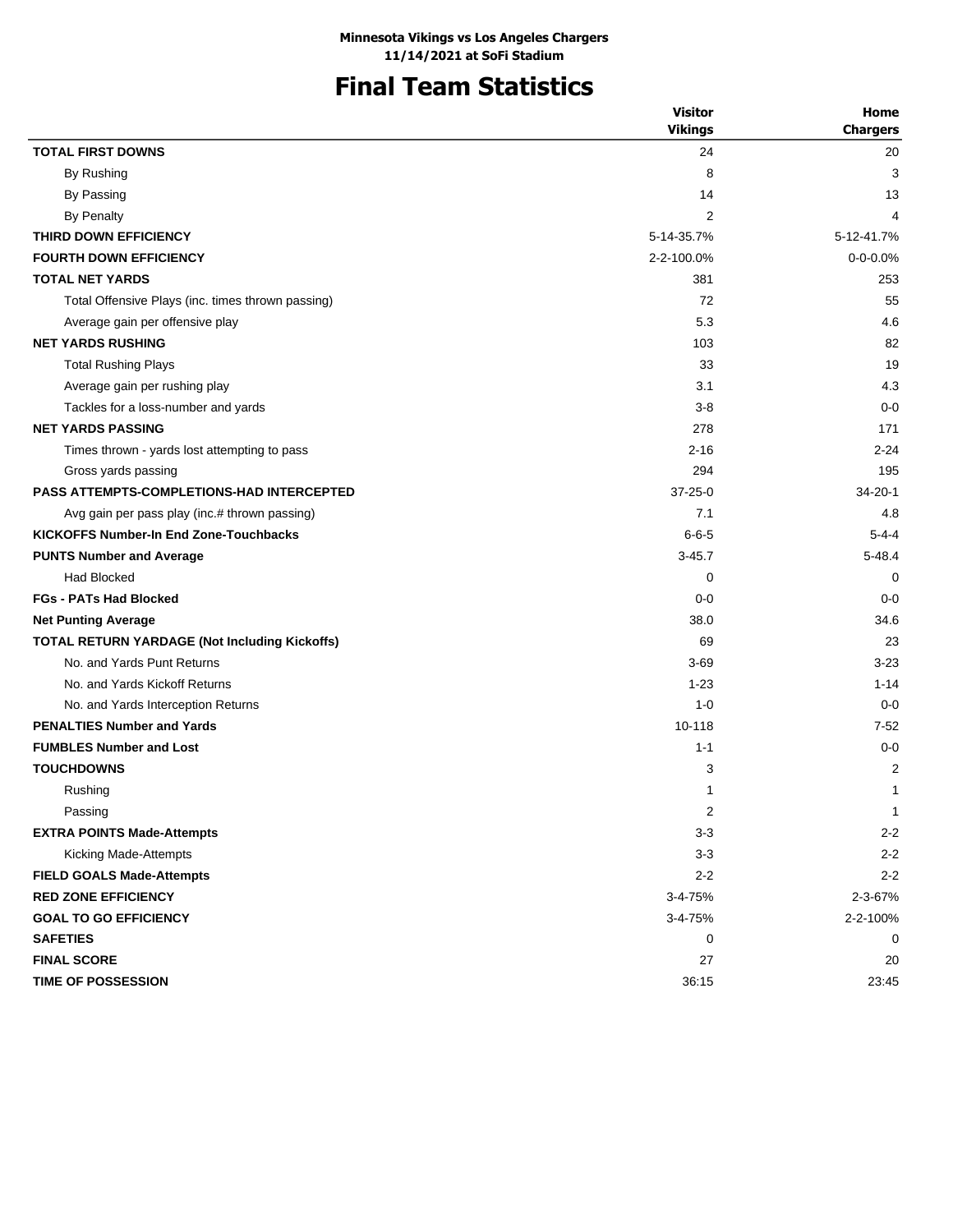# **Ball Possession And Drive Chart**

**Minnesota Vikings**

| #  | Time<br>Recd | Time<br>Lost | <b>Time How Ball</b><br><b>Poss Obtained</b> | <b>Drive</b><br>Began | #<br><b>Play</b> | Yds<br>Gain | Yds<br>Pen | Net<br>Yds | 1st<br>Down  | Last<br>Scrm  | <b>How Given</b><br>Up |
|----|--------------|--------------|----------------------------------------------|-----------------------|------------------|-------------|------------|------------|--------------|---------------|------------------------|
|    | 15:00        | 11:35        | 3:25 Kickoff                                 | MIN 25                | 6                | 27          | 0          | 27         | 2            | <b>LAC 48</b> | Punt                   |
| 2  | 9:34         | 8:25         | $1:09$ Punt                                  | <b>LAC 28</b>         | 3                | -1          | 0          | -1         | $\mathbf{0}$ | <b>LAC 22</b> | Fumble                 |
| 3  | 5:12         | 14:12        | 6:00 Punt                                    | MIN 13                | 10               | 65          | -6         | 59         | 4            | <b>LAC 28</b> | Field Goal             |
| 4  | 11:28        | 6:38         | 4:50 Kickoff                                 | <b>MIN 39</b>         | 11               | 60          | $-10$      | 50         | 4            | $*$ LAC 11    | <b>Field Goal</b>      |
| 5  | 6:26         | 3:26         | 3:00 Interception                            | <b>LAC 31</b>         | 6                | 41          | -10        | 31         | 3            | $*$ LAC 5     | Touchdown              |
| 6  | 1:30         | 1:00         | 0:30 Kickoff                                 | <b>MIN 25</b>         | 3                | $-3$        | 0          | -3         | $\Omega$     | <b>MIN 22</b> | Punt                   |
|    | 0:21         | 0:00         | $0:21$ Punt                                  | <b>MIN 11</b>         |                  | 5           | $\Omega$   | 5          | $\Omega$     | <b>MIN 11</b> | End of Half            |
| 8  | 10:40        | 9:12         | 1:28 Kickoff                                 | <b>MIN 30</b>         | 3                | 3           | 0          | 3          | 0            | MIN 33        | Punt                   |
| 9  | 6:25         | 2:33         | 3:52 Punt                                    | MIN 34                | 9                | 55          | 11         | 66         | 4            | $*$ LAC 1     | Touchdown              |
| 10 | 1:33         | 9:29         | 7:04 Punt                                    | <b>MIN 32</b>         | 12               | 68          | 0          | 68         | 5.           | $*$ LAC 1     | Touchdown              |
| 11 | 4:36         | 0:00         | 4:36 Kickoff                                 | MIN 25                | 10               | 61          | $-25$      | 36         | 2            | LAC 37        | End of Game            |

(375) Average MIN 34

**Los Angeles Chargers # Time Time Drive # Yds Yds Net 1st Last How Given Time How Ball Recd Lost Poss Obtained Began Play Gain Pen Yds Down Scrm Up** 1 11:35 9:34 2:01 Punt LAC 17 3 -3 0 -3 0 LAC 14 Punt 2 8:25 5:12 3:13 Fumble LAC 29 6 31 -5 26 2 MIN 45 Punt  $\frac{1}{2}$ -----. . . . . 3 14:12 11:28 2:44 Kickoff LAC 25 6 24 24 48 3 MIN 27 Field Goal 4 6:38 6:26 0:12 Kickoff LAC 12 1 0 0 0 0 LAC 12 Interception 5 3:26 1:30 1:56 Kickoff LAC 25 8 42 33 75 6 \* MIN 1 Touchdown 6 1:00 0:21 0:39 Punt 50 3 4 0 4 0 MIN 46 Punt 7 15:00 10:40 4:20 Kickoff LAC 25 10 75 0 75 5 \* MIN 2 Touchdown 8 9:12 6:25 2:47 Punt LAC 6 5 8 0 8 1 LAC 14 Punt 9 2:33 1:33 1:00 Kickoff LAC 25 3 3 0 3 0 LAC 28 Punt 10 9:29 4:36 4:53 Kickoff LAC 25 12 69 0 69 3 \* MIN 6 Field Goal

(239) Average LAC 24

#### **\* inside opponent's 20**

|                | <b>Time of Possession by Quarter</b>   | 1st                 | 2nd  | 3rd  | 4th                  | ΟТ | Total |
|----------------|----------------------------------------|---------------------|------|------|----------------------|----|-------|
| <b>Visitor</b> | Minnesota Vikings                      | 9:46                | 9:29 | 6:53 | 10:07                |    | 36:15 |
| Home           | Los Angeles Chargers                   | 5:14                | 5:31 | 8:07 | 4:53                 |    | 23:45 |
|                | <b>Kickoff Drive No.-Start Average</b> | Vikings: 5 - MIN 29 |      |      | Chargers: 6 - LAC 23 |    |       |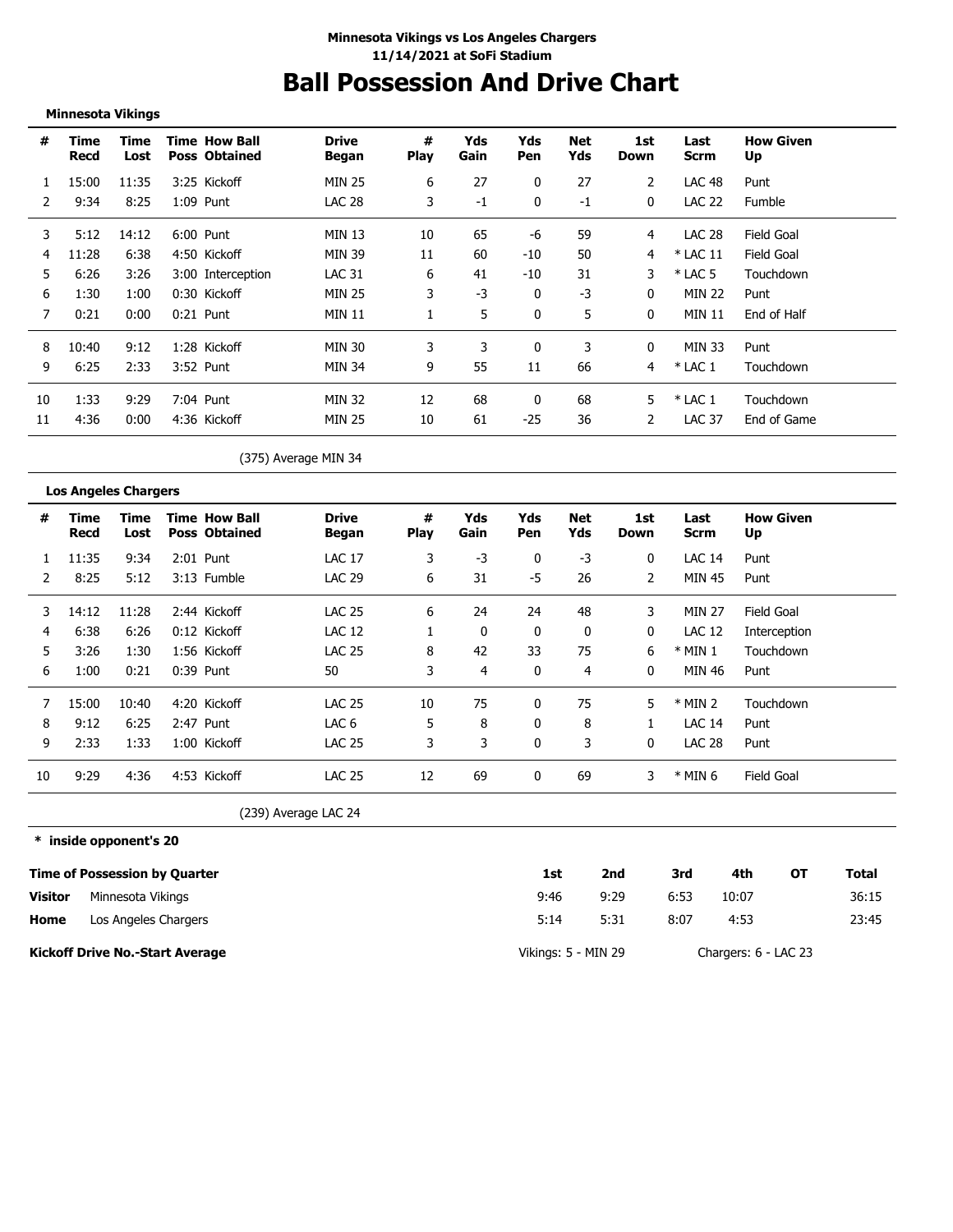# **Final Defensive Statistics**

| <b>Minnesota Vikings</b> |            |              |                 |              | <b>Regular Defensive Plays</b> |   |   |           |           |           |           |            | <b>Special Teams</b> |    |           |           |            | <b>Misc</b> |           |           |
|--------------------------|------------|--------------|-----------------|--------------|--------------------------------|---|---|-----------|-----------|-----------|-----------|------------|----------------------|----|-----------|-----------|------------|-------------|-----------|-----------|
|                          | <b>TKL</b> |              | <b>AST COMB</b> | <b>SK</b>    | <b>YDS TFL</b>                 |   | Q | <b>IN</b> | <b>PD</b> | <b>FF</b> | <b>FR</b> | <b>TKL</b> | <b>AST</b>           | FF | <b>FR</b> | <b>BL</b> | <b>TKL</b> | <b>AST</b>  | <b>FF</b> | <b>FR</b> |
| E.Kendricks              |            |              | 8               |              | 15                             |   |   |           |           | C         | 0         | 0          | 0                    | 0  | 0         | 0         | n          |             | n         | 0         |
| <b>B.Breeland</b>        | 6          | 0            | 6               | 0            | 0                              | 0 | 0 | 0         | 0         | 0         | 0         | 0          | 0                    | 0  | 0         | 0         | 0          | 0           | 0         | 0         |
| C.Bynum                  |            |              | 6               |              | 9                              |   |   | 0         |           | 0         | 0         | 0          | 0                    | 0  | 0         | 0         | 0          | 0           | 0         | 0         |
| <b>B.Lynch</b>           | 4          | 2            | 6               | 0            | 0                              | 0 | 0 | 0         | 0         | 0         | 0         | 0          | 0                    | 0  | 0         | 0         | 0          | 0           | 0         | 0         |
| M.Alexander              | 4          | $\mathbf{1}$ | 5               | $\mathbf{0}$ | $\mathbf{0}$                   | 0 | 0 | 0         | 1         | 0         | 0         | 0          | 0                    | 0  | 0         | 0         | 0          | 0           | 0         | 0         |
| J.Lynch                  |            |              | 4               | 0            | 0                              | 0 | 0 | 0         | 0         | 0         | 0         | 0          | 0                    | 0  | 0         | 0         | 0          | 0           | 0         | 0         |
| X.Woods                  | 3          | 0            | 3               | 0            | 0                              | 0 | 0 | 0         | 1         | 0         | 0         | 0          | 0                    | 0  | 0         | 0         | 0          | 0           | 0         | 0         |
| C.Dantzler               | 2          | 0            | 2               | 0            | 0                              | 0 | 0 | 0         | 0         | 0         | 0         | 0          | 0                    | 0  | 0         | 0         | 0          | 0           | 0         | 0         |
| N.Vigil                  |            |              | 2               | $\mathbf{0}$ | $\mathbf{0}$                   | 0 |   | 0         | 0         | 0         | 0         | 0          | 0                    | 0  | 0         | 0         | 0          | 0           | 0         | 0         |
| P.Jones                  |            |              | 2               | 0            | 0                              | 0 | 0 | 0         | 0         | 0         | 0         | 0          | 0                    | 0  | 0         | 0         | 0          | 0           | 0         | 0         |
| D.Tomlinson              |            | 2            | 2               | 0            | 0                              | 0 | 0 | 0         |           | 0         | 0         | 0          | 0                    | 0  | 0         | 0         | 0          | 0           | 0         | 0         |
| A.Watts                  | 0          | 1            | 1               | 0            | 0                              | 0 | 0 | 0         | 0         | 0         | 0         | 0          | 0                    | 0  | 0         | 0         | 0          | 0           | 0         | 0         |
| S.Richardson             | 0          | 0            | 0               | 0            | 0                              | 0 | 2 | 0         | 0         | 0         | 0         | 0          | 0                    | 0  | 0         | 0         | 0          | 0           | 0         | 0         |
| D.Wonnum                 |            | 0            | 0               | 0            | 0                              | 0 |   | 0         | 0         | 0         | 0         | 0          | 0                    | 0  | 0         | 0         | 0          | O           | 0         | 0         |
| T.Dye                    |            | 0            | 0               | 0            | 0                              | 0 | 0 | 0         | 0         | 0         | 0         |            | 1                    | 0  | 0         | 0         | 0          | 0           | 0         | 0         |
| D.Chisena                | 0          | 0            | 0               | 0            | 0                              | 0 | 0 | 0         | 0         | 0         | 0         |            | 0                    | 0  | 0         | 0         | 0          | 0           | 0         | 0         |
| J.Metellus               | 0          | 0            | $\mathbf{0}$    | $\mathbf{0}$ | 0                              | 0 | 0 | 0         | 0         | 0         | 0         |            | 0                    | 0  | 0         | 0         | 0          | 0           | 0         | 0         |
| A.DePaola                | 0          | 0            | 0               | 0            | 0                              | 0 | 0 | 0         | 0         | 0         | 0         | 0          |                      | 0  | 0         | 0         | 0          | 0           | 0         | 0         |
| C.Ham                    | 0          | 0            | 0               | 0            | 0                              | 0 | 0 | 0         | 0         | 0         | 0         | 0          |                      | 0  | 0         | 0         | 0          | 0           | 0         | 0         |
| Total                    | 36         | 11           | 47              | 2            | 24                             | 2 | 6 | 1         | 5         | 0         | 0         | З          | з                    | 0  | 0         | 0         | 0          | 0           | 0         | 0         |

### **TKL = Tackle AST = Assist COMB = Combined QH=QB Hit IN = Interception PD = Pass Defense FF = Forced Fumble FR = Fumble Recovery**

| <b>Los Angeles Chargers</b> |               |            |                |              | <b>Regular Defensive Plays</b> |        |   |              |           |              |           |            | <b>Special Teams</b> |           |              |              |            | <b>Misc</b>  |           |             |
|-----------------------------|---------------|------------|----------------|--------------|--------------------------------|--------|---|--------------|-----------|--------------|-----------|------------|----------------------|-----------|--------------|--------------|------------|--------------|-----------|-------------|
|                             | <b>TKL</b>    | <b>AST</b> | <b>COMB</b>    | <b>SK</b>    | <b>YDS</b>                     | TFL OH |   | IN           | <b>PD</b> | <b>FF</b>    | <b>FR</b> | <b>TKL</b> | <b>AST</b>           | <b>FF</b> | <b>FR</b>    | <b>BL</b>    | <b>TKL</b> | <b>AST</b>   | <b>FF</b> | <b>FR</b>   |
| D.James                     | q             | 3          | 12             | 0            | 0                              | n      |   | 0            |           |              | 0         | 0          | 0                    | 0         | 0            | 0            | 0          | n            | 0         | 0           |
| K.White                     | 8             | 4          | 12             | 0            | 0                              |        | 0 | 0            | 0         | 0            | 0         | 0          | 0                    | 0         | 0            | 0            | 0          | 0            | 0         | 0           |
| T.Campbell                  | 6             | 0          | 6              | 0            | 0                              | 0      | 0 | 0            | 0         |              | 0         | 0          | 0                    | 0         | 0            | 0            | 0          | 0            | 0         | 0           |
| J.Jones                     | 3             | 3          | 6              | 0            | 0                              | 0      | 1 | 0            | 0         | 0            | 1         | 0          | 0                    | 0         | 0            | 0            | 0          | 0            | 0         | 0           |
| A.Gilman                    | $\mathcal{P}$ | 4          | 6              | 0            | $\mathbf{0}$                   | 0      | 0 | $\mathbf{0}$ | 0         | $\Omega$     | 0         | 0          | $\mathbf{0}$         | 0         | 0            | $\mathbf{0}$ | 0          | $\mathbf{0}$ | 0         | 0           |
| J.Bosa                      |               |            | 4              |              |                                | 0      |   | 0            | 0         |              | 0         | 0          | 0                    | 0         | 0            | 0            | 0          | 0            | ŋ         | 0           |
| K.Murray                    |               |            | 4              | 0            | 0                              |        | 0 | 0            | 0         | 0            | 0         | 0          | 0                    | 0         | 0            | 0            | 0          | 0            | 0         | 0           |
| T.Marshall                  | 2             | 2          | 4              | 0            | 0                              | 0      | 0 | 0            | 0         | 0            | 0         | 0          | 0                    | 0         | 0            | 0            | 0          | 0            | 0         | 0           |
| J.Tillery                   | 2             | 1          | 3              | 0            | $\mathbf{0}$                   | 0      | 0 | 0            | 0         | 0            | 0         | 0          | 0                    | 0         | $\mathbf{0}$ | $\mathbf{0}$ | 0          | 0            | 0         | 0           |
| A.Ogbongbemiga              |               | 0          | 2              |              | 9                              |        |   | 0            | 0         |              | 0         | 0          | 0                    | 0         | 0            | 0            | 0          | 0            | n         | 0           |
| U.Nwosu                     |               | 0          | $\overline{2}$ | 0            | 0                              |        |   | 0            | 0         | 0            | 0         | 0          | 0                    | 0         | 0            | 0            | 0          | 0            | 0         | 0           |
| C.Harris                    | 2             | 0          | 2              | 0            | 0                              | 0      | 0 | 0            | 1         | 0            | 0         | 0          | 0                    | 0         | 0            | 0            | 0          | 0            | 0         | 0           |
| L.Joseph                    | 2             | 0          | $\overline{2}$ | 0            | $\mathbf{0}$                   | 0      | 0 | 0            | 0         | $\mathbf{0}$ | 0         | 0          | 0                    | 0         | $\mathbf{0}$ | 0            | 0          | 0            | 0         | 0           |
| K.Fackrell                  |               | 2          | 2              | 0            | 0                              | 0      | 0 | 0            | 0         |              | 0         | 0          | 0                    |           | 0            | 0            | 0          | 0            | n         | 0           |
| A.Samuel                    |               | 0          | 1              | 0            | 0                              | 0      | 0 | 0            |           | O            | 0         | 0          | 0                    | 0         | 0            | 0            | 0          | 0            | 0         | 0           |
| C.Christiansen              | 0             | 0          | 0              | 0            | 0                              | 0      | 0 | 0            | 0         | 0            | 0         | 1          | 0                    | 0         | 0            | 0            | 0          | 0            | 0         | 0           |
| N.Niemann                   | 0             | 0          | 0              | $\mathbf{0}$ | $\mathbf{0}$                   | 0      | 0 | 0            | 0         | 0            | 0         | 1          | 0                    | 0         | $\mathbf{0}$ | $\mathbf{0}$ | 0          | 0            | 0         | $\mathbf 0$ |
| S.Anderson                  |               | 0          | 0              | 0            | 0                              | 0      |   | 0            | 0         | 0            | 0         |            | 0                    | 0         | 0            | 0            | 0          | 0            | 0         | 0           |
| M.Ffrench                   |               | 0          | 0              | 0            | 0                              | 0      |   | 0            | 0         | 0            | 0         | 0          |                      | 0         | 0            | 0            | 0          | 0            | 0         | 0           |
| L.Rountree                  | 0             | 0          | 0              | 0            | 0                              | 0      | 0 | 0            | 0         | 0            | 0         | 0          | 1                    | 0         | 0            | 0            | 0          | 0            | 0         | 0           |
| K.Allen                     |               | 0          | $\mathbf{0}$   | 0            | 0                              | 0      | 0 | 0            | 0         | 0            | 0         | 0          | 0                    | 0         | 0            | $\mathbf{0}$ |            | 0            | 0         | 0           |
| <b>Total</b>                | 47            | 21         | 68             | 2            | 16                             | 5      |   | 0            | 3         |              | 1         | 3          | 2                    | 0         | 0            | 0            |            |              |           | 0           |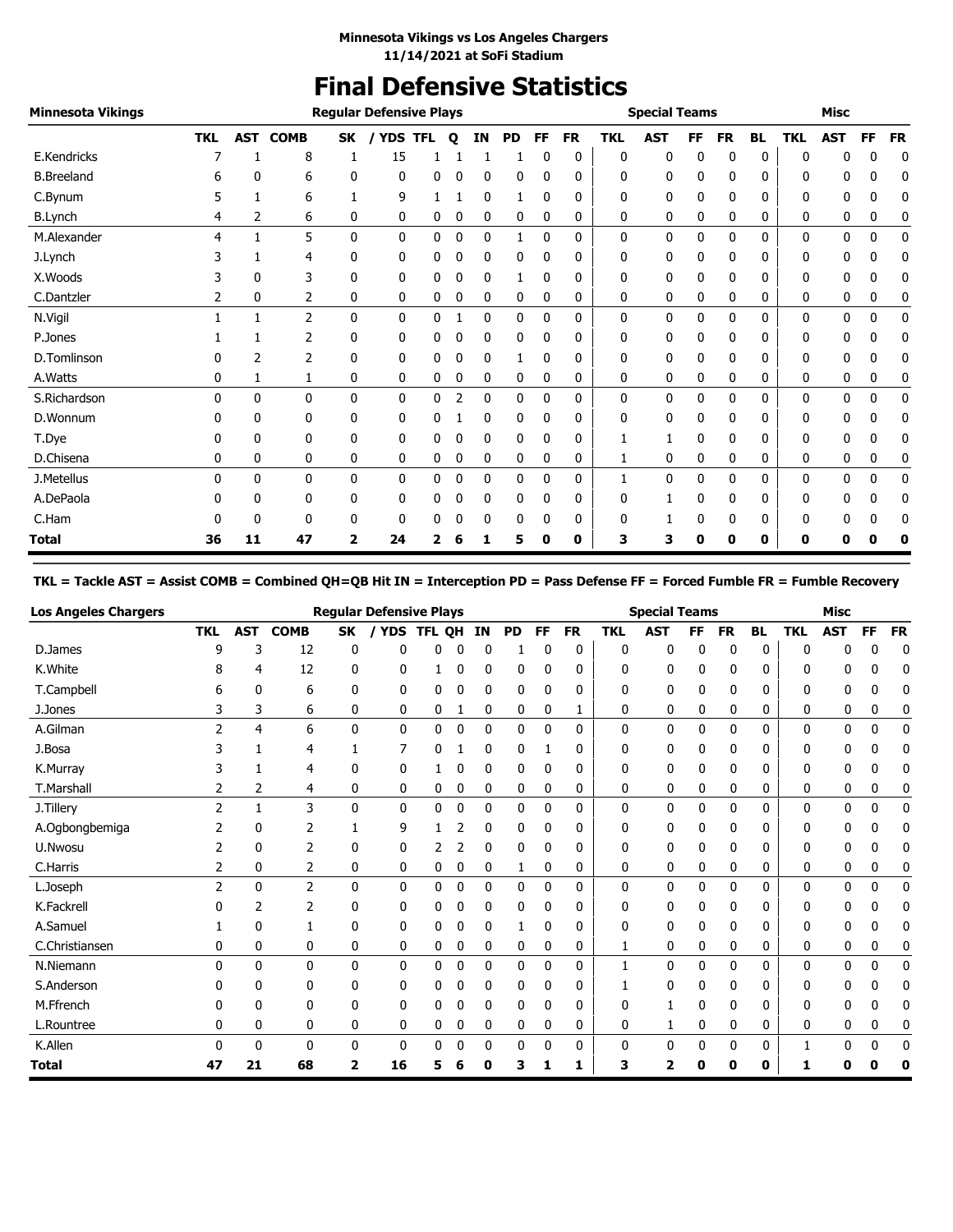### **Minnesota Vikings vs Los Angeles Chargers**

**11/14/2021 at SoFi Stadium**

# **First Half Summary**

|                                           |                                            |     | PERIOD SCORES                |              |                                                                                                  |                                |       |         |           |    |                        |           |           | TIME OF POSSESSION |            |                             |                   |                    |                         |                      |               |             |
|-------------------------------------------|--------------------------------------------|-----|------------------------------|--------------|--------------------------------------------------------------------------------------------------|--------------------------------|-------|---------|-----------|----|------------------------|-----------|-----------|--------------------|------------|-----------------------------|-------------------|--------------------|-------------------------|----------------------|---------------|-------------|
| Vikings                                   |                                            |     |                              | $0 13 = 13$  |                                                                                                  |                                |       |         | Vikings   |    |                        |           |           | 19:15              |            |                             |                   |                    |                         |                      |               |             |
| Chargers                                  |                                            |     |                              | $0 10 = 10$  |                                                                                                  |                                |       |         | Chargers  |    |                        |           |           | 10:45              |            |                             |                   |                    |                         |                      |               |             |
| Team                                      | Qtr                                        |     |                              |              | Time Play Description (Extra Point) (Drive Info)                                                 |                                |       |         |           |    | <b>Scoring Plays</b>   |           |           |                    |            |                             |                   |                    |                         | Visitor              |               | Home        |
|                                           |                                            |     |                              |              |                                                                                                  |                                |       |         |           |    |                        |           |           |                    |            |                             |                   |                    |                         |                      |               |             |
| <b>Vikings</b>                            | 2<br>2                                     |     |                              |              | 14:12 G.Joseph 46 yd. Field Goal (10-59, 6:00)<br>11:28 D.Hopkins 46 yd. Field Goal (6-48, 2:44) |                                |       |         |           |    |                        |           |           |                    |            |                             |                   |                    |                         |                      | 3<br>3        | 0<br>3      |
| Chargers<br>Vikings                       | 2                                          |     |                              |              | 6:38 G.Joseph 30 yd. Field Goal (11-50, 4:50)                                                    |                                |       |         |           |    |                        |           |           |                    |            |                             |                   |                    |                         |                      | 6             | 3           |
| Vikings                                   | 2                                          |     |                              |              | 3:26 T.Conklin 5 yd. pass from K.Cousins (G.Joseph kick) (6-31, 3:00)                            |                                |       |         |           |    |                        |           |           |                    |            |                             |                   |                    |                         |                      | 13            | 3           |
| Chargers                                  | 2                                          |     |                              |              | 1:30 L.Rountree 1 yd. run (D.Hopkins kick) (8-75, 1:56)                                          |                                |       |         |           |    |                        |           |           |                    |            |                             |                   |                    |                         |                      | 13            | 10          |
|                                           |                                            |     |                              |              |                                                                                                  |                                |       |         |           |    |                        |           |           |                    |            |                             |                   |                    |                         |                      |               |             |
|                                           |                                            |     |                              |              |                                                                                                  |                                |       |         |           |    |                        |           |           |                    |            | Minnesota Vikings           |                   |                    |                         | Los Angeles Chargers |               |             |
| <b>TOTAL FIRST DOWNS</b>                  |                                            |     |                              |              |                                                                                                  |                                |       |         |           |    |                        |           |           |                    |            | $5 - 7 - 1$                 | 13                |                    |                         |                      | $2 - 5 - 4$   | 11          |
| THIRD DOWN EFFICIENCY                     | First Downs Rushing-Passing-by Penalty     |     |                              |              |                                                                                                  |                                |       |         |           |    |                        |           |           |                    |            | 1-6-16.7%                   |                   |                    |                         |                      | 1-5-20.0%     |             |
| <b>TOTAL NET YARDS</b>                    |                                            |     |                              |              |                                                                                                  |                                |       |         |           |    |                        |           |           |                    |            | 194                         |                   |                    |                         |                      |               | 98          |
|                                           | <b>Total Offensive Plays</b>               |     |                              |              |                                                                                                  |                                |       |         |           |    |                        |           |           |                    |            |                             | 38                |                    |                         |                      |               | 26          |
| <b>NET YARDS RUSHING</b>                  |                                            |     |                              |              |                                                                                                  |                                |       |         |           |    |                        |           |           |                    |            |                             | 66                |                    |                         |                      |               | 41          |
| <b>NET YARDS PASSING</b>                  |                                            |     |                              |              |                                                                                                  |                                |       |         |           |    |                        |           |           |                    |            | 128                         |                   |                    |                         |                      |               | 57          |
|                                           | Gross Yards Passing                        |     |                              |              |                                                                                                  |                                |       |         |           |    |                        |           |           |                    |            | 144                         |                   |                    |                         |                      |               | 72          |
|                                           | Times thrown-yards lost attempting to pass |     |                              |              |                                                                                                  |                                |       |         |           |    |                        |           |           |                    |            | $2 - 16$                    |                   |                    |                         |                      |               | $1 - 15$    |
| Pass Attempts-Completions-Had Intercepted |                                            |     |                              |              |                                                                                                  |                                |       |         |           |    |                        |           |           |                    |            | $21 - 13 - 0$               |                   |                    |                         |                      | $15 - 9 - 1$  |             |
| <b>Punts-Number and Average</b>           |                                            |     |                              |              |                                                                                                  |                                |       |         |           |    |                        |           |           |                    |            | $2 - 41.0$                  |                   |                    |                         |                      | $3 - 42.0$    |             |
| <b>Penalties-Number and Yards</b>         |                                            |     |                              |              |                                                                                                  |                                |       |         |           |    |                        |           |           |                    |            | 8 - 93                      |                   |                    |                         |                      | 4 - 30        |             |
| <b>Fumbles-Number and Lost</b>            |                                            |     |                              |              |                                                                                                  |                                |       |         |           |    |                        |           |           |                    |            | $1 - 1$                     |                   |                    |                         |                      |               | $0 - 0$     |
| <b>Red Zone Efficiency</b>                |                                            |     |                              |              |                                                                                                  |                                |       |         |           |    |                        |           |           |                    |            | 1-2-50%                     |                   |                    |                         |                      | 1-1-100%      |             |
| <b>Average Drive Start</b>                |                                            |     |                              |              |                                                                                                  |                                |       |         |           |    |                        |           |           |                    |            | <b>MIN 36</b>               |                   |                    |                         |                      | <b>LAC 26</b> |             |
|                                           |                                            |     | <b>Minnesota Vikings</b>     |              |                                                                                                  |                                |       |         |           |    |                        |           |           |                    |            | <b>Los Angeles Chargers</b> |                   |                    |                         |                      |               |             |
| <b>RUSHING</b>                            |                                            |     |                              | ATT          | <b>YDS</b>                                                                                       | <b>AVG</b>                     |       | LG      | <b>TD</b> |    | <b>RUSHING</b>         |           |           |                    |            |                             | ATT               | <b>YDS</b>         |                         | <b>AVG</b>           | LG            | TD          |
| D.Cook                                    |                                            |     |                              | 12           | 60                                                                                               | 5.0                            |       | 12      | 0         |    | A.Ekeler               |           |           |                    |            |                             | 6                 | 22                 |                         | 3.7                  | 5             | $\mathbf 0$ |
| A.Mattison                                |                                            |     |                              | 1            | 6                                                                                                | 6.0                            |       | 6       | 0         |    | J.Herbert              |           |           |                    |            |                             | 1                 | 17                 |                         | 17.0                 | 17            | 0           |
| <b>K.Cousins</b>                          |                                            |     |                              | 1            | 4                                                                                                | 4.0                            |       | 4       | 0         |    | L.Rountree             |           |           |                    |            |                             | 3                 | 2                  |                         | 0.7                  | 1             | 1           |
| J.Jefferson                               |                                            |     |                              | 1            | -4                                                                                               | $-4.0$                         |       | -4      | 0         |    |                        |           |           |                    |            |                             |                   |                    |                         |                      |               |             |
| Total                                     |                                            |     |                              | 15           | 66                                                                                               | 4.4                            |       | 12      | 0         |    | Total                  |           |           |                    |            |                             | 10                | 41                 |                         | 4.1                  | 17            | 1           |
| <b>PASSING</b>                            |                                            | ATT | <b>CMP</b>                   |              | YDS SK/YD TD                                                                                     |                                | LG IN |         | RT        |    | <b>PASSING</b>         |           |           |                    | ATT        | <b>CMP</b>                  |                   | YDS SK/YD TD LG IN |                         |                      |               | RT          |
| K.Cousins                                 |                                            | 21  | 13                           | 144          | 2/16                                                                                             | $\mathbf{1}$                   | 24    |         | $0$ 98.1  |    | J.Herbert              |           |           |                    | 15         | 9                           | 72                | 1/15               | $\overline{\mathbf{0}}$ |                      | 18 1          | 44.3        |
| Total                                     |                                            | 21  | 13                           | 144          | 2/16                                                                                             | 1                              | 24    | 0       | 98.1      |    | Total                  |           |           |                    | 15         | 9                           | 72                | 1/15               | 0                       | 18                   | 1             | 44.3        |
|                                           |                                            |     |                              |              |                                                                                                  |                                |       |         |           |    |                        |           |           |                    |            |                             |                   |                    |                         |                      |               |             |
| <b>PASS RECEIVING</b>                     |                                            |     | <b>TAR</b><br>$\overline{7}$ | <b>REC</b>   | <b>YDS</b>                                                                                       | <b>AVG</b>                     |       | LG      | <b>TD</b> |    | <b>PASS RECEIVING</b>  |           |           |                    |            | <b>TAR</b>                  | <b>REC</b>        | <b>YDS</b>         |                         | <b>AVG</b>           | LG            | <b>TD</b>   |
| J.Jefferson<br>A.Thielen                  |                                            |     |                              | 5            | 73                                                                                               | 14.6                           |       | 21      | 0         |    | K.Allen                |           |           |                    |            | 6                           | 5                 | 43                 |                         | 8.6                  | 18            | 0           |
| D.Cook                                    |                                            |     | 4<br>2                       | 2<br>2       | 12<br>9                                                                                          | 6.0<br>4.5                     |       | 9<br>10 | 0         |    | M.Williams<br>A.Ekeler |           |           |                    |            | 3<br>2                      | 3<br>$\mathbf{1}$ | 22<br>7            |                         | 7.3<br>7.0           | 10<br>7       | 0<br>0      |
| A.Mattison                                |                                            |     | 1                            | $\mathbf{1}$ | 24                                                                                               | 24.0                           |       | 24      | 0<br>0    |    | J.Cook                 |           |           |                    |            | 1                           | 0                 | 0                  |                         | 0.0                  | 0             | 0           |
| C.Herndon                                 |                                            |     | 1                            | $\mathbf{1}$ | 14                                                                                               | 14.0                           |       | 14      | 0         |    | J.Guyton               |           |           |                    |            | 1                           | 0                 | 0                  |                         | 0.0                  | 0             | 0           |
| C.Ham                                     |                                            |     | 1                            | $\mathbf{1}$ | 7                                                                                                | 7.0                            |       | 7       | 0         |    | J.Palmer               |           |           |                    |            | 1                           | 0                 | 0                  |                         | 0.0                  | 0             | 0           |
| T.Conklin                                 |                                            |     | 2                            | 1            | 5                                                                                                | 5.0                            |       | 5       | 1         |    |                        |           |           |                    |            |                             |                   |                    |                         |                      |               |             |
| K.Osborn                                  |                                            |     | $\mathbf{1}$                 | 0            | 0                                                                                                | 0.0                            |       | 0       | 0         |    |                        |           |           |                    |            |                             |                   |                    |                         |                      |               |             |
| Total                                     |                                            |     | 19                           | 13           | 144                                                                                              | 11.1                           |       | 24      | 1         |    | Total                  |           |           |                    |            | 14                          | 9                 | 72                 |                         | 8.0                  | 18            | 0           |
| <b>Minnesota Vikings</b>                  |                                            |     |                              |              |                                                                                                  | <b>Regular Defensive Plays</b> |       |         |           |    |                        |           |           |                    |            | <b>Special Teams</b>        |                   |                    |                         | Misc                 |               |             |
|                                           |                                            | TKL | <b>AST</b>                   | <b>COMB</b>  |                                                                                                  | SK / YDS TFL                   |       |         | Q         | IN | PD                     | <b>FF</b> | <b>FR</b> | <b>TKL</b>         | <b>AST</b> | FF                          | <b>FR</b>         | <b>BL</b>          | <b>TKL</b>              | <b>AST</b>           | <b>FF</b>     | FR          |
| E.Kendricks                               |                                            |     | 4                            | 0            | 4                                                                                                | 1                              | 15    |         | 1<br>1    |    | 1<br>1                 | 0         | 0         | 0                  |            | 0<br>0                      | 0                 | 0                  | 0                       | 0                    | 0             | 0           |
| C.Bynum                                   |                                            |     | 3                            | 1            | 4                                                                                                | 0                              | 0     |         | 0<br>0    | 0  | 0                      | 0         | 0         | 0                  |            | 0<br>0                      | 0                 | 0                  | 0                       | 0                    | 0             | 0           |
| M.Alexander                               |                                            |     | 2                            | 1            | 3                                                                                                | 0                              | 0     |         | 0<br>0    | 0  | 0                      | 0         | 0         | 0                  |            | 0<br>0                      | 0                 | 0                  | 0                       | 0                    | 0             | 0           |
| <b>B.Lynch</b>                            |                                            |     | 2                            | 1            | 3                                                                                                | 0                              | 0     |         | 0<br>0    |    | 0<br>0                 | 0         | 0         | 0                  |            | 0<br>0                      | 0                 | 0                  | 0                       | 0                    | 0             | 0           |
| <b>Total</b>                              |                                            |     | 11                           | 3            | 14                                                                                               | 1                              | 15    |         | $1\quad1$ | 1  | $\mathbf{1}$           | $\bf{0}$  | 0         | 0                  |            | $\mathbf 0$<br>0            | 0                 | 0                  | 0                       | $\mathbf 0$          | $\bf{0}$      | $\mathbf 0$ |

۰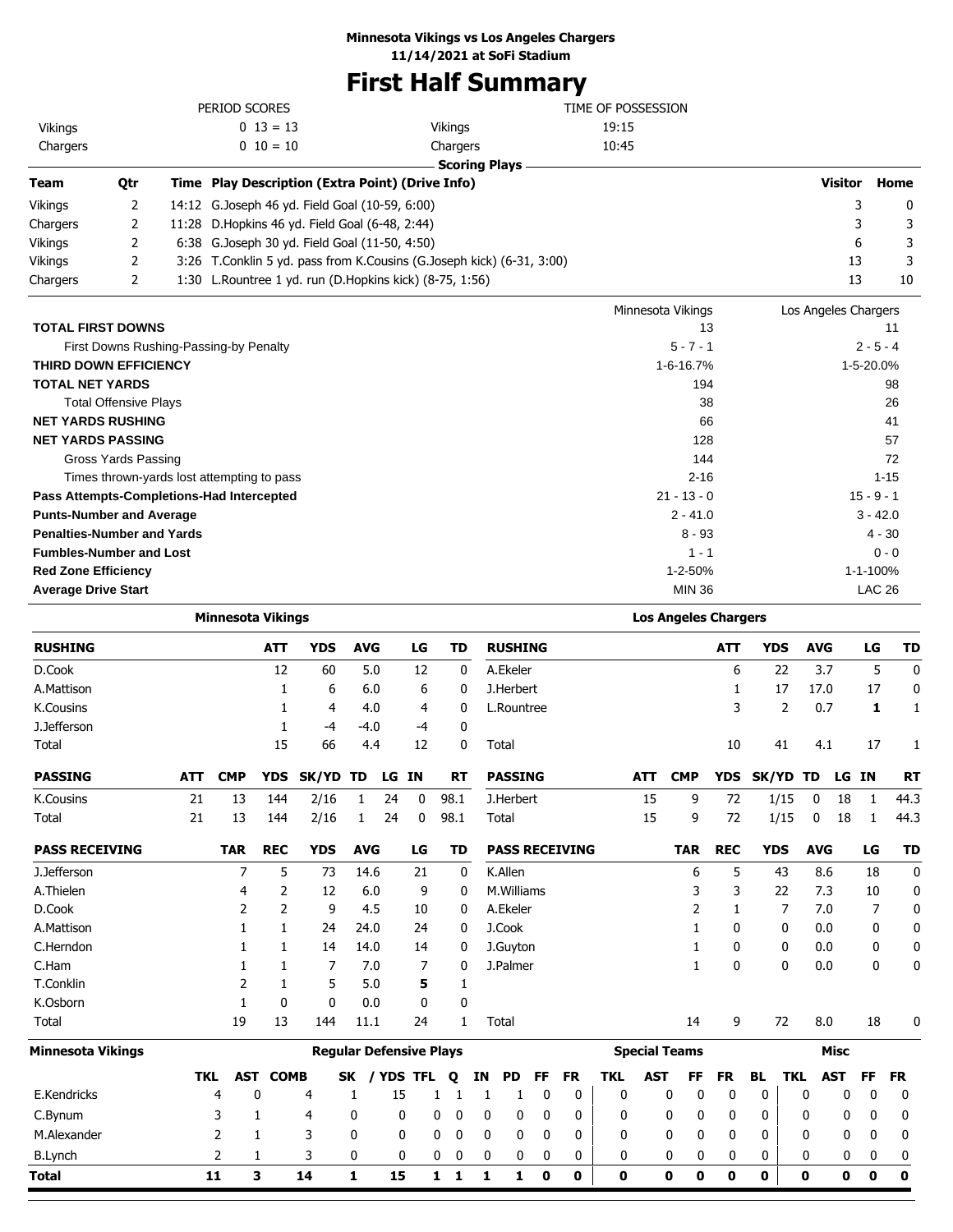# **First Half Summary**

| <b>Los Angeles Chargers</b> |     |     |             | <b>Regular Defensive Plays</b> |            |        |    |           |    |    |     | <b>Special Teams</b> |    |    |    |     | Misc       |    |           |
|-----------------------------|-----|-----|-------------|--------------------------------|------------|--------|----|-----------|----|----|-----|----------------------|----|----|----|-----|------------|----|-----------|
|                             | TKL | AST | <b>COMB</b> | <b>SK</b>                      | <b>YDS</b> | TFL QH | IN | <b>PD</b> | FF | FR | TKL | <b>AST</b>           | FF | FR | BL | TKL | <b>AST</b> | FF | <b>FR</b> |
| D.James                     | ь   |     |             |                                |            | υ      |    |           |    |    | 0   |                      |    |    | 0  |     |            |    | 0         |
| K.White                     | 4   |     |             |                                |            | U      |    |           |    | 0  | 0   |                      |    |    | 0  |     |            |    | 0         |
| A.Gilman                    |     |     |             |                                |            |        |    |           |    |    | 0   |                      |    |    | 0  |     |            |    | 0         |
| J.Bosa                      |     |     |             |                                |            |        |    |           |    | 0  | 0   |                      |    |    | 0  |     |            |    | $\Omega$  |
| <b>Total</b>                |     |     | 19          |                                |            |        |    |           |    | 0  | 0   | o                    | 0  |    |    |     |            |    | 0         |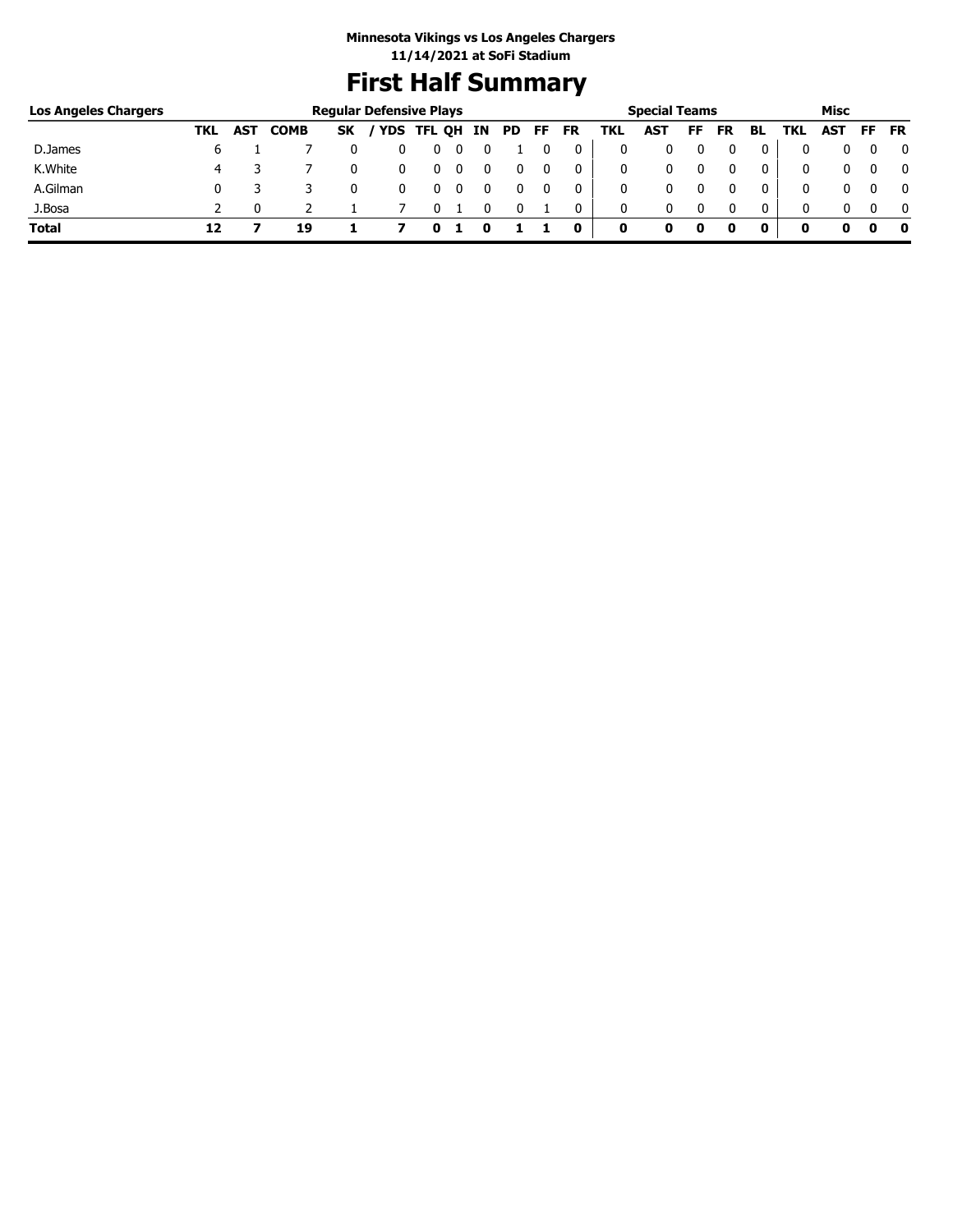**Play By Play Play Play Play First Quarter** 11/14/2021 LAC wins the coin toss and elects to defer. MIN elects to Receive, and LAC elects to defend the south goal. D.Hopkins kicks 65 yards from LAC 35 to end zone, Touchback. **Minnesota Vikings at 15:00** 1-10-MIN 25 (15:00) K.Cousins pass short right to C.Herndon pushed ob at MIN 39 for 14 yards (K.White). P1 1-10-MIN 39 (14:29) D.Cook up the middle to MIN 44 for 5 yards (D.James). 2-5-MIN 44 (13:50) K.Cousins pass short right to J.Jefferson pushed ob at 50 for 6 yards (D.James). P2 1-10-50 (13:15) D.Cook up the middle to LAC 47 for 3 yards (J.Jones; A.Gilman). 2-7-LAC 47 (12:36) K.Cousins pass short right to D.Cook to LAC 48 for -1 yards (U.Nwosu, K.White). 3-8-LAC 48 (11:52) (Shotgun) K.Cousins pass incomplete deep left to J.Jefferson (C.Harris). 4-8-LAC 48 (11:47) J.Berry punts 40 yards to LAC 8, Center-A.DePaola. A.Roberts to LAC 17 for 9 yards (D.Chisena). **Los Angeles Chargers at 11:35** 1-10-LAC 17 (11:35) A.Ekeler right end to LAC 22 for 5 yards (E.Kendricks, B.Lynch). 2-5-LAC 22 (11:11) (No Huddle) J.Herbert sacked at LAC 7 for -15 yards (E.Kendricks). 3-20-LAC 7 (10:31) (Shotgun) J.Herbert pass short left to A.Ekeler to LAC 14 for 7 yards (N.Vigil). 4-13-LAC 14 (9:51) T.Long punts 59 yards to MIN 27, Center-M.Overton. D.Westbrook to LAC 28 for 45 yards (C.Christiansen). **Minnesota Vikings at 9:34** 1-10-LAC 28 (9:34) (Shotgun) J.Jefferson left end pushed ob at LAC 32 for -4 yards (K.Murray). 2-14-LAC 32 (8:57) (Shotgun) K.Cousins pass short right to D.Cook pushed ob at LAC 22 for 10 yards (K.White). 3-4-LAC 22 (8:32) (No Huddle) K.Cousins sacked at LAC 27 for -5 yards (J.Bosa). FUMBLES (J.Bosa) [J.Bosa], RECOVERED by LAC-J.Jones at LAC 29. **Los Angeles Chargers at 8:25** 1-10-LAC 29 (8:25) (Shotgun) J.Herbert pass short middle to K.Allen to LAC 40 for 11 yards (M.Alexander, C.Bynum). P1 1-10-LAC 40 (7:50) (Shotgun) A.Ekeler right end to LAC 44 for 4 yards (A.Watts; N.Vigil). 2-6-LAC 44 (7:18) (Shotgun) J.Herbert pass short left to M.Williams to MIN 46 for 10 yards (E.Kendricks, M.Alexander). P2 1-10-MIN 46 (6:41) A.Ekeler up the middle to MIN 41 for 5 yards (B.Lynch). 2-5-MIN 41 (6:06) L.Rountree up the middle to MIN 40 for 1 yard (E.Kendricks). 3-4-MIN 40 (5:24) (Shotgun) J.Herbert pass incomplete short left to J.Palmer. 4-4-MIN 40 *(5:21) (Run formation) PENALTY on LAC, Delay of Game, 5 yards, enforced at MIN 40 - No Play.* 4-9-MIN 45 (5:21) T.Long punts 32 yards to MIN 13, Center-M.Overton, fair catch by D.Westbrook. **Minnesota Vikings at 5:12** 1-10-MIN 13 (5:12) K.Cousins pass incomplete deep right to J.Jefferson (A.Samuel). *PENALTY on MIN-O.Udoh, Offensive Holding, 6 yards, enforced at MIN 13 - No Play.* 1-16-MIN 7 (5:04) (Shotgun) K.Cousins pass short middle to A.Mattison to MIN 31 for 24 yards (D.James, K.White). P3 1-10-MIN 31 (4:19) (Shotgun) D.Cook left end to MIN 43 for 12 yards (D.James). R4 1-10-MIN 43 (3:38) (Shotgun) K.Cousins pass short left to J.Jefferson to 50 for 7 yards (T.Campbell). 2-3-50 (3:00) (Shotgun) A.Mattison up the middle to LAC 44 for 6 yards (J.Tillery). R5 1-10-LAC 44 (2:27) K.Cousins pass short right to C.Ham to LAC 37 for 7 yards (A.Samuel). 2-3-LAC 37 (1:48) D.Cook right tackle to LAC 31 for 6 yards (A.Ogbongbemiga). R6 1-10-LAC 31 (1:14) K.Cousins sacked at LAC 40 for -9 yards (A.Ogbongbemiga). 2-19-LAC 40 (:29) K.Cousins pass short left to A.Thielen to LAC 31 for 9 yards (T.Campbell). **END OF QUARTER Minnesota Vikings 0 9:46 3 3 0 6 0/2 0/0 Score Time Poss First Downs R P X T Efficiencies 3 Down 4 Down**

**Minnesota Vikings vs Los Angeles Chargers at SoFi Stadium**

**Los Angeles Chargers 0 5:14 0 2 0 2 0/2 0/0**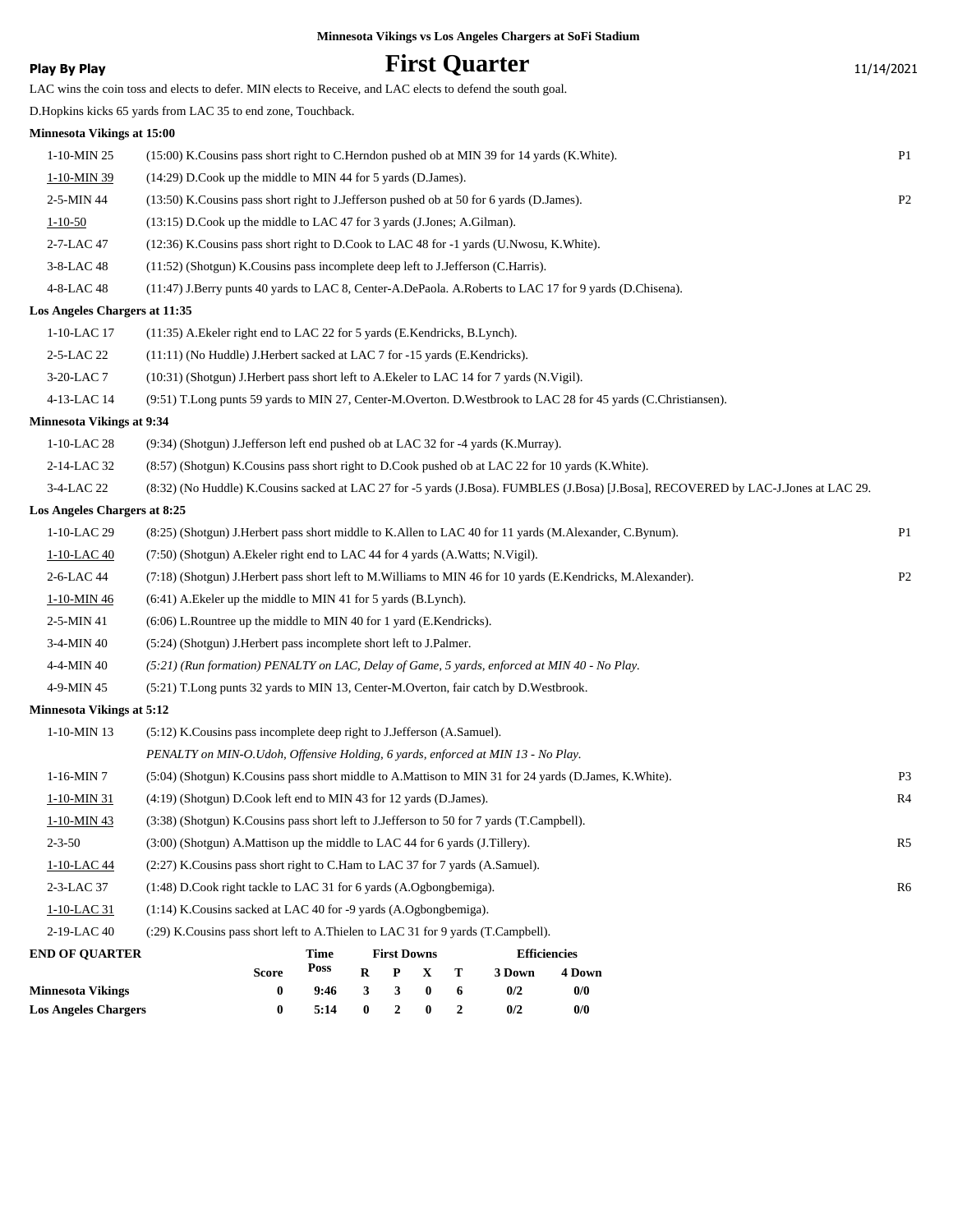Minnesota Vikings continued.

# **Play By Play Play Play Second Quarter** 11/14/2021

| 3-10-LAC 31                      | (15:00) (Shotgun) K.Cousins pass short left to A.Thielen to LAC 28 for 3 yards (C.Harris).                                                                                                                                                                                                                                                                                                                                                                                  |                |
|----------------------------------|-----------------------------------------------------------------------------------------------------------------------------------------------------------------------------------------------------------------------------------------------------------------------------------------------------------------------------------------------------------------------------------------------------------------------------------------------------------------------------|----------------|
| 4-7-LAC 28                       | (14:18) G.Joseph 46 yard field goal is GOOD, Center-A.DePaola, Holder-J.Berry.                                                                                                                                                                                                                                                                                                                                                                                              |                |
|                                  | MIN 3 LAC 0, 10 plays, 59 yards, 6:00 drive, 0:48 elapsed                                                                                                                                                                                                                                                                                                                                                                                                                   |                |
|                                  | G. Joseph kicks 65 yards from MIN 35 to end zone, Touchback.                                                                                                                                                                                                                                                                                                                                                                                                                |                |
| Los Angeles Chargers at 14:12    |                                                                                                                                                                                                                                                                                                                                                                                                                                                                             |                |
| $1-10$ -LAC 25                   | (14:12) J.Herbert pass short right to K.Allen ran ob at LAC 43 for 18 yards (C.Bynum).                                                                                                                                                                                                                                                                                                                                                                                      | P <sub>3</sub> |
| 1-10-LAC 43                      | (13:34) (Shotgun) J.Herbert pass short left to J.Cook to LAC 48 for 5 yards (C.Dantzler).                                                                                                                                                                                                                                                                                                                                                                                   |                |
|                                  | PENALTY on MIN-P.Jones, Illegal Use of Hands, 5 yards, enforced at LAC 43 - No Play.                                                                                                                                                                                                                                                                                                                                                                                        | X4             |
| 1-10-LAC 48                      | (13:09) L.Rountree left end to LAC 48 for no gain (J.Lynch; P.Jones).                                                                                                                                                                                                                                                                                                                                                                                                       |                |
| 2-10-LAC 48                      | (12:35) (Shotgun) J. Herbert pass incomplete deep right to M. Williams.                                                                                                                                                                                                                                                                                                                                                                                                     |                |
|                                  | PENALTY on MIN-B.Breeland, Defensive Pass Interference, 19 yards, enforced at LAC 48 - No Play.                                                                                                                                                                                                                                                                                                                                                                             | X <sub>5</sub> |
| 1-10-MIN 33                      | (12:30) (Shotgun) J.Herbert pass short right to K.Allen to MIN 31 for 2 yards (C.Dantzler). MIN-C.Dantzler was injured during the play.                                                                                                                                                                                                                                                                                                                                     |                |
| 2-8-MIN 31                       | (11:58) A. Ekeler right tackle to MIN 27 for 4 yards (C. Bynum).                                                                                                                                                                                                                                                                                                                                                                                                            |                |
| 3-4-MIN 27                       | (11:38) (No Huddle, Shotgun) J. Herbert pass incomplete short right to A. Ekeler.                                                                                                                                                                                                                                                                                                                                                                                           |                |
| 4-4-MIN 27                       | (11:33) D.Hopkins 46 yard field goal is GOOD, Center-M.Overton, Holder-T.Long.                                                                                                                                                                                                                                                                                                                                                                                              |                |
|                                  | MIN 3 LAC 3, 6 plays, 48 yards, 2 penalties, 2:44 drive, 3:32 elapsed                                                                                                                                                                                                                                                                                                                                                                                                       |                |
|                                  | D. Hopkins kicks 64 yards from LAC 35 to MIN 1. K. Nwangwu to MIN 24 for 23 yards (N. Niemann).                                                                                                                                                                                                                                                                                                                                                                             |                |
|                                  | PENALTY on LAC-C.Rumph, Taunting, 15 yards, enforced at MIN 24.                                                                                                                                                                                                                                                                                                                                                                                                             |                |
|                                  | Minnesota Vikings at 11:28, (1st play from scrimmage 11:23)                                                                                                                                                                                                                                                                                                                                                                                                                 |                |
| 1-10-MIN 39                      | $(11:23)$ K. Cousins pass incomplete deep left to A. Thielen.                                                                                                                                                                                                                                                                                                                                                                                                               |                |
| 2-10-MIN 39                      | $(11:18)$ PENALTY on LAC-J.Jones, Neutral Zone Infraction, 5 yards, enforced at MIN 39 - No Play.                                                                                                                                                                                                                                                                                                                                                                           |                |
| 2-5-MIN 44                       | $(11:18)$ D.Cook up the middle to MIN 48 for 4 yards (K.Murray).                                                                                                                                                                                                                                                                                                                                                                                                            |                |
|                                  | PENALTY on MIN-O.Udoh, Offensive Holding, 10 yards, enforced at MIN 44 - No Play.                                                                                                                                                                                                                                                                                                                                                                                           |                |
| 2-15-MIN 34                      | (10:58) K.Cousins pass incomplete short right to A.Thielen (A.Samuel).                                                                                                                                                                                                                                                                                                                                                                                                      |                |
| 3-15-MIN 34                      | (10:55) (Shotgun) K.Cousins pass deep left to J.Jefferson ran ob at LAC 48 for 18 yards.                                                                                                                                                                                                                                                                                                                                                                                    | P7             |
|                                  | Penalty on LAC-T.Campbell, Defensive Pass Interference, declined.                                                                                                                                                                                                                                                                                                                                                                                                           |                |
| 1-10-LAC 48                      | (10:29) (Shotgun) D.Cook left guard to LAC 40 for 8 yards (D.James).                                                                                                                                                                                                                                                                                                                                                                                                        |                |
| $2$ -2-LAC 40                    | (9:56) D.Cook right end to LAC 35 for 5 yards (K.Murray).                                                                                                                                                                                                                                                                                                                                                                                                                   | R8             |
| 1-10-LAC 35                      | (9:14) (Shotgun) K.Cousins pass short middle to J.Jefferson to LAC 14 for 21 yards (C.Harris).                                                                                                                                                                                                                                                                                                                                                                              | P <sub>9</sub> |
| 1-10-LAC 14                      | (8:35) D.Cook right guard to LAC 9 for 5 yards (J.Jones, D.James).                                                                                                                                                                                                                                                                                                                                                                                                          |                |
| $2-5-LAC9$                       | (7:57) D.Cook left guard to LAC 8 for 1 yard (K.Murray).                                                                                                                                                                                                                                                                                                                                                                                                                    |                |
|                                  | PENALTY on LAC-J.Bosa, Defensive Offside, 5 yards, enforced at LAC 9 - No Play.                                                                                                                                                                                                                                                                                                                                                                                             | X10            |
| $1-4-LAC4$                       | (7:33) D.Cook left tackle to LAC 1 for 3 yards (J.Bosa).                                                                                                                                                                                                                                                                                                                                                                                                                    |                |
| $2-1-LAC1$                       | (6:55) K. Cousins pass incomplete short right to J. Jefferson.                                                                                                                                                                                                                                                                                                                                                                                                              |                |
| $3-1-LAC1$                       | (6:51) B.Brandel reported in as eligible. K.Cousins pass short left to C.Ham for 1 yard, TOUCHDOWN NULLIFIED by Penalty.                                                                                                                                                                                                                                                                                                                                                    |                |
|                                  | PENALTY on MIN-C.Darrisaw, Offensive Holding, 10 yards, enforced at LAC 1 - No Play.                                                                                                                                                                                                                                                                                                                                                                                        |                |
| 3-11-LAC 11                      | (6:47) (Shotgun) K.Cousins pass incomplete short middle to T.Conklin (D.James).                                                                                                                                                                                                                                                                                                                                                                                             |                |
| 4-11-LAC 11                      | (6:42) G.Joseph 30 yard field goal is GOOD, Center-A.DePaola, Holder-J.Berry.                                                                                                                                                                                                                                                                                                                                                                                               |                |
|                                  | MIN 6 LAC 3, 11 plays, 50 yards, 2 penalties, 4:50 drive, 8:22 elapsed                                                                                                                                                                                                                                                                                                                                                                                                      |                |
|                                  | G.Joseph kicks 67 yards from MIN 35 to LAC -2. A.Roberts to LAC 12 for 14 yards (J.Metellus).                                                                                                                                                                                                                                                                                                                                                                               |                |
|                                  | Los Angeles Chargers at 6:38, (1st play from scrimmage 6:31)                                                                                                                                                                                                                                                                                                                                                                                                                |                |
| 1-10-LAC 12                      | (6:31) S.Kelemete reported in as eligible. J.Herbert pass deep left intended for K.Allen INTERCEPTED by E.Kendricks at LAC 31. E.Kendricks<br>to LAC 3 for 28 yards (J.Herbert; A.Ekeler).<br>The Replay Official reviewed the runner was not down by contact ruling, and the play was REVERSED.<br>S.Kelemete reported in as eligible. J.Herbert pass deep left intended for K.Allen INTERCEPTED by E.Kendricks at LAC 31. E.Kendricks to<br>LAC 31 for no gain (K.Allen). |                |
| <b>Minnesota Vikings at 6:26</b> |                                                                                                                                                                                                                                                                                                                                                                                                                                                                             |                |
| $1-10-LAC31$                     | (6:26) K. Cousins pass incomplete short left [U. Nwosu].                                                                                                                                                                                                                                                                                                                                                                                                                    |                |
|                                  | PENALTY on MIN-K.Cousins, Intentional Grounding, 10 yards, enforced at LAC 31.                                                                                                                                                                                                                                                                                                                                                                                              |                |
| 2-20-LAC 41                      | (6:24) (Shotgun) K.Cousins pass short middle to J.Jefferson to LAC 20 for 21 yards (A.Gilman; K.White).                                                                                                                                                                                                                                                                                                                                                                     | <b>P11</b>     |

1-10-LAC 20 (5:33) (Shotgun) K.Cousins scrambles up the middle to LAC 16 for 4 yards (D.James).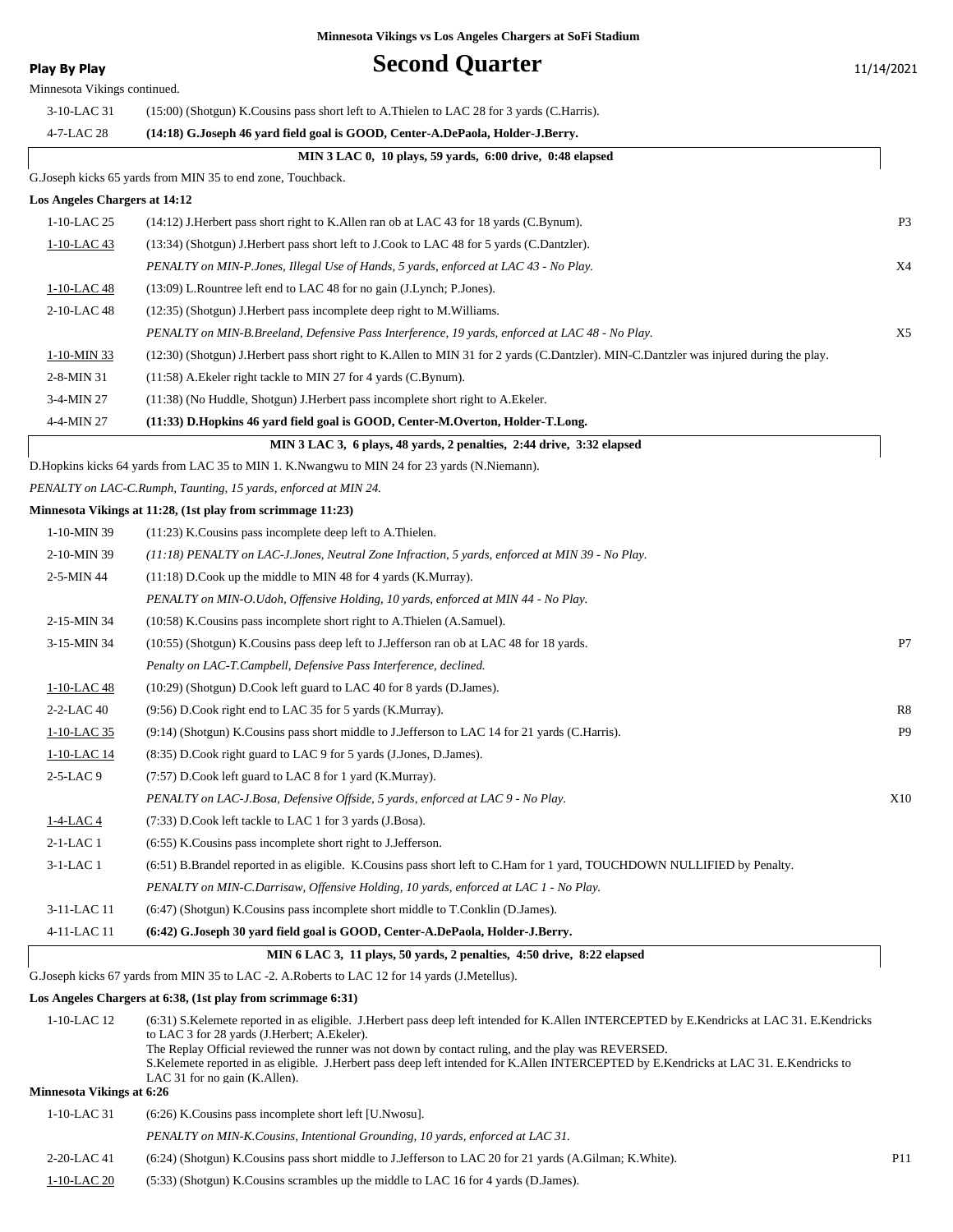|                                  |                                                                                                        |      |                  |                    |   |   |                                                            | Minnesota Vikings vs Los Angeles Chargers at SoFi Stadium                                                              |                 |
|----------------------------------|--------------------------------------------------------------------------------------------------------|------|------------------|--------------------|---|---|------------------------------------------------------------|------------------------------------------------------------------------------------------------------------------------|-----------------|
| 2-6-LAC 16                       | (4:50) D.Cook left tackle to LAC 9 for 7 yards (K.White).                                              |      |                  |                    |   |   |                                                            |                                                                                                                        | R <sub>12</sub> |
| $1-9-LAC9$                       | (4:12) D.Cook up the middle to LAC 5 for 4 yards (L.Joseph, A.Gilman).                                 |      |                  |                    |   |   |                                                            |                                                                                                                        |                 |
| $2-5-LAC5$                       | (3:30) K.Cousins pass short middle to T.Conklin for 5 yards, TOUCHDOWN.                                |      |                  |                    |   |   |                                                            |                                                                                                                        | P13             |
|                                  | G.Joseph extra point is GOOD, Center-A.DePaola, Holder-J.Berry.                                        |      |                  |                    |   |   |                                                            |                                                                                                                        |                 |
|                                  |                                                                                                        |      |                  |                    |   |   | MIN 13 LAC 3, 6 plays, 31 yards, 3:00 drive, 11:34 elapsed |                                                                                                                        |                 |
|                                  | G.Joseph kicks 65 yards from MIN 35 to end zone, Touchback.                                            |      |                  |                    |   |   |                                                            |                                                                                                                        |                 |
| Los Angeles Chargers at 3:26     |                                                                                                        |      |                  |                    |   |   |                                                            |                                                                                                                        |                 |
| 1-10-LAC 25                      | (3:26) A. Ekeler left end to LAC 28 for 3 yards (J. Lynch).                                            |      |                  |                    |   |   |                                                            |                                                                                                                        |                 |
| 2-7-LAC 28                       | (2:51) (Shotgun) J.Herbert pass short right to M.Williams to LAC 35 for 7 yards (B.Breeland).          |      |                  |                    |   |   |                                                            |                                                                                                                        | P <sub>6</sub>  |
| 1-10-LAC 35                      | (2:16) (Shotgun) J.Herbert right end to MIN 48 for 17 yards (C.Bynum).                                 |      |                  |                    |   |   |                                                            |                                                                                                                        | R7              |
| Two-Minute Warning               |                                                                                                        |      |                  |                    |   |   |                                                            |                                                                                                                        |                 |
| 1-10-MIN 48                      | (2:00) (Shotgun) J. Herbert pass incomplete short right to J. Guyton.                                  |      |                  |                    |   |   |                                                            |                                                                                                                        |                 |
| 2-10-MIN 48                      | (1:56) (Shotgun) J. Herbert pass incomplete deep left to K. Allen.                                     |      |                  |                    |   |   |                                                            |                                                                                                                        |                 |
|                                  | PENALTY on MIN-M.Alexander, Defensive Pass Interference, 28 yards, enforced at MIN 48 - No Play.       |      |                  |                    |   |   |                                                            |                                                                                                                        | X8              |
| 1-10-MIN 20                      | $(1:51)$ (Shotgun) J. Herbert pass short left to A. Ekeler pushed ob at MIN 14 for 6 yards (N. Vigil). |      |                  |                    |   |   |                                                            |                                                                                                                        |                 |
|                                  | PENALTY on MIN-E.Griffen, Illegal Use of Hands, 5 yards, enforced at MIN 20 - No Play.                 |      |                  |                    |   |   |                                                            |                                                                                                                        | X9              |
| 1-10-MIN 15                      | (1:46) (Shotgun) J.Herbert pass short right to K.Allen to MIN 7 for 8 yards (X.Woods).                 |      |                  |                    |   |   |                                                            |                                                                                                                        |                 |
|                                  | Timeout #1 by MIN at 01:41.                                                                            |      |                  |                    |   |   |                                                            |                                                                                                                        |                 |
| $2-2-MIN7$                       | $(1:41)$ A. Ekeler up the middle to MIN 6 for 1 yard (B. Lynch, D. Tomlinson).                         |      |                  |                    |   |   |                                                            |                                                                                                                        |                 |
|                                  | Timeout #2 by MIN at 01:36.                                                                            |      |                  |                    |   |   |                                                            |                                                                                                                        |                 |
| 3-1-MIN 6                        |                                                                                                        |      |                  |                    |   |   |                                                            | (1:36) S.Kelemete reported in as eligible. J.Herbert pass short right to M.Williams to MIN 1 for 5 yards (B.Breeland). | P10             |
|                                  | Timeout #3 by MIN at 01:33.                                                                            |      |                  |                    |   |   |                                                            |                                                                                                                        |                 |
| 1-1-MIN 1                        | (1:33) L.Rountree up the middle for 1 yard, TOUCHDOWN.                                                 |      |                  |                    |   |   |                                                            |                                                                                                                        | R11             |
|                                  | D. Hopkins extra point is GOOD, Center-M. Overton, Holder-T. Long.                                     |      |                  |                    |   |   |                                                            |                                                                                                                        |                 |
|                                  |                                                                                                        |      |                  |                    |   |   |                                                            | MIN 13 LAC 10, 8 plays, 75 yards, 2 penalties, 1:56 drive, 13:30 elapsed                                               |                 |
|                                  | D.Hopkins kicks 65 yards from LAC 35 to end zone, Touchback.                                           |      |                  |                    |   |   |                                                            |                                                                                                                        |                 |
| <b>Minnesota Vikings at 1:30</b> |                                                                                                        |      |                  |                    |   |   |                                                            |                                                                                                                        |                 |
| $1-10-MIN$ 25                    | $(1:30)$ (Shotgun) D.Cook left end to MIN 22 for -3 yards (U.Nwosu).                                   |      |                  |                    |   |   |                                                            |                                                                                                                        |                 |
|                                  | Timeout #1 by LAC at 01:25.                                                                            |      |                  |                    |   |   |                                                            |                                                                                                                        |                 |
| 2-13-MIN 22                      | $(1:25)$ (Shotgun) K. Cousins pass incomplete deep right.                                              |      |                  |                    |   |   |                                                            |                                                                                                                        |                 |
| 3-13-MIN 22                      | $(1:16)$ (Shotgun) K.Cousins pass incomplete short middle to K.Osborn [J.Jones].                       |      |                  |                    |   |   |                                                            |                                                                                                                        |                 |
| 4-13-MIN 22                      |                                                                                                        |      |                  |                    |   |   |                                                            | (1:11) J.Berry punts 42 yards to LAC 36, Center-A.DePaola. A.Roberts to 50 for 14 yards (T.Dye, A.DePaola).            |                 |
| Los Angeles Chargers at 1:00     |                                                                                                        |      |                  |                    |   |   |                                                            |                                                                                                                        |                 |
| $1 - 10 - 50$                    | (1:00) (Shotgun) J.Herbert pass incomplete short right [S.Richardson].                                 |      |                  |                    |   |   |                                                            |                                                                                                                        |                 |
| $2 - 10 - 50$                    | (:55) (Shotgun) J.Herbert pass short right to K.Allen to MIN 46 for 4 yards (M.Alexander).             |      |                  |                    |   |   |                                                            |                                                                                                                        |                 |
| 3-6-MIN 46                       | (:37) (No Huddle, Shotgun) J.Herbert pass incomplete short right to J.Cook (X.Woods).                  |      |                  |                    |   |   |                                                            |                                                                                                                        |                 |
| 4-6-MIN 46                       | (:32) T.Long punts 35 yards to MIN 11, Center-M.Overton, downed by LAC-A.Ogbongbemiga.                 |      |                  |                    |   |   |                                                            |                                                                                                                        |                 |
| <b>Minnesota Vikings at 0:21</b> |                                                                                                        |      |                  |                    |   |   |                                                            |                                                                                                                        |                 |
| $1-10-MIN$ $11\,$                | (:21) (Shotgun) D.Cook up the middle to MIN 16 for 5 yards (K.White, K.Fackrell).                      |      |                  |                    |   |   |                                                            |                                                                                                                        |                 |
| <b>END OF QUARTER</b>            |                                                                                                        | Time |                  | <b>First Downs</b> |   |   | <b>Efficiencies</b>                                        |                                                                                                                        |                 |
|                                  | Score                                                                                                  | Poss | R                | P                  | X | т | 3 Down                                                     | 4 Down                                                                                                                 |                 |
| <b>Minnesota Vikings</b>         | 13                                                                                                     | 9:29 | $\boldsymbol{2}$ | 4                  | 1 | 7 | 1/4                                                        | 0/0                                                                                                                    |                 |
| <b>Los Angeles Chargers</b>      | 10                                                                                                     | 5:31 | $\boldsymbol{2}$ | 3                  | 4 | 9 | 1/3                                                        | 0/0                                                                                                                    |                 |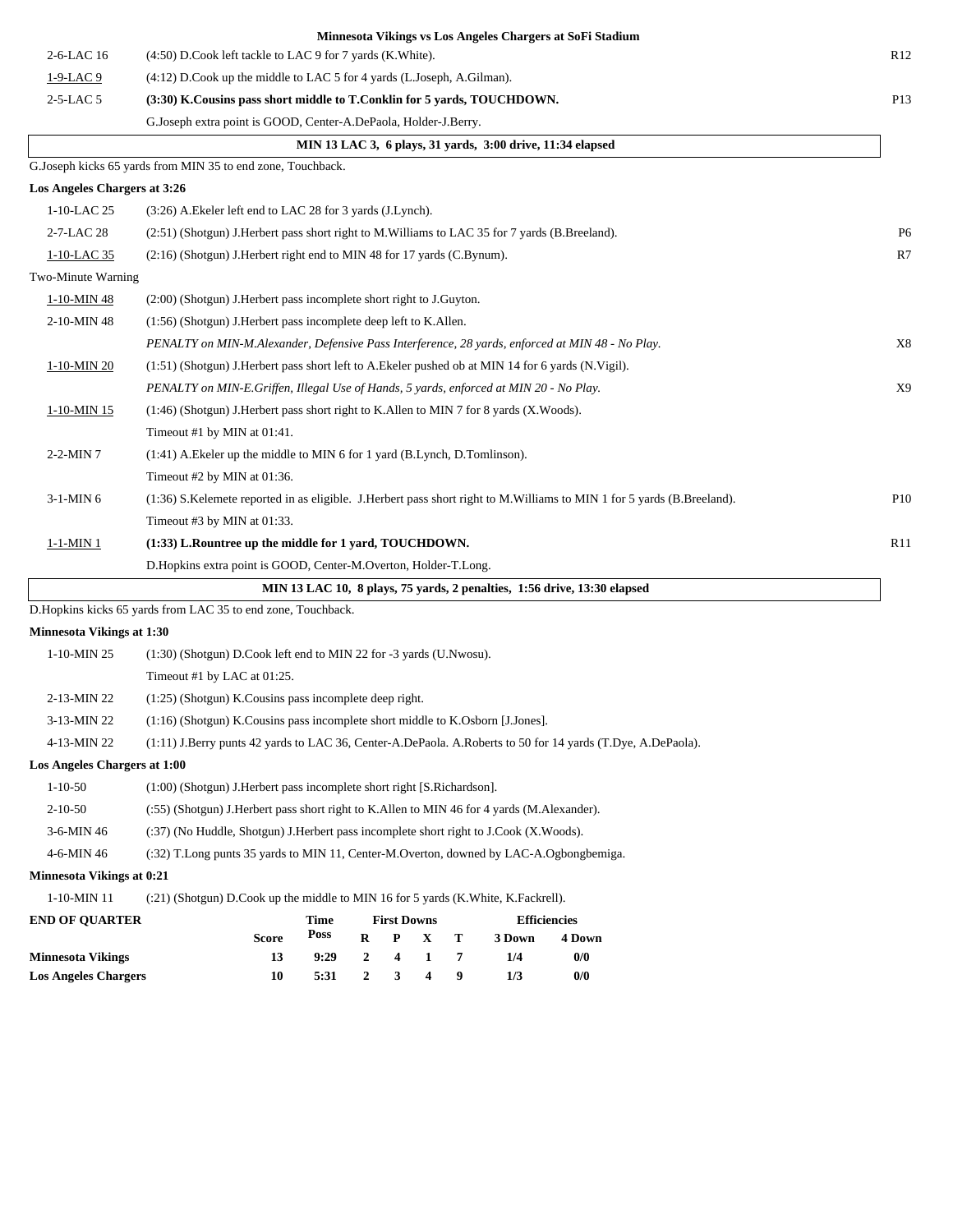### **Play By Play Play Play Play Play By Play Play By Play Play By Play Play Play Play Play Play Play Play Play Play Play Play Play Play Play Play Play Play Play Play Play**

LAC elects to Receive, and MIN elects to defend the North goal.

G.Joseph kicks 65 yards from MIN 35 to end zone, Touchback.

#### **Los Angeles Chargers at 15:00**

|                  | MIN 13 LAC 17, 10 plays, 75 yards, 4:20 drive, 4:20 elapsed                                                    |                 |
|------------------|----------------------------------------------------------------------------------------------------------------|-----------------|
|                  | D. Hopkins extra point is GOOD, Center-M. Overton, Holder-T. Long.                                             |                 |
| $3-2-MIN2$       | (10:44) (No Huddle, Shotgun) J.Herbert pass short middle to A.Ekeler for 2 vards, TOUCHDOWN.                   | P <sub>16</sub> |
| $2-2-MIN2$       | (10:48) (Shotgun) J. Herbert pass incomplete short right to D. Parham (C. Bynum).                              |                 |
| $1-7-MIN7$       | $(11:27)$ A. Ekeler right guard to MIN 2 for 5 yards (D. Tomlinson; E. Kendricks).                             |                 |
| 3-5-MIN 17       | $(12:05)$ (Shotgun) J. Herbert pass short left to J. Cook to MIN 7 for 10 yards (X. Woods) [D. Wonnum].        | P <sub>15</sub> |
| $2-5-MIN$ 17     | $(12:10)$ (Shotgun) J. Herbert pass incomplete short middle to M. Williams (D. Tomlinson).                     |                 |
| 1-10-MIN 22      | (12:46) (Shotgun) L.Rountree left end to MIN 17 for 5 yards (E.Kendricks).                                     |                 |
| $2 - 7 - MIN 33$ | (13:20) (No Huddle) J. Herbert pass short right to M. Williams pushed ob at MIN 22 for 11 yards (C. Dantzler). | P <sub>14</sub> |
| 1-10-MIN 36      | (13:46) L.Rountree left end to MIN 33 for 3 yards (B.Lynch).                                                   |                 |
| 1-10-LAC 47      | (14:18) J. Herbert pass short right to D. Parham pushed ob at MIN 36 for 17 yards (E. Kendricks).              | P <sub>13</sub> |
| $1-10-LAC$ 25    | (15:00) J. Herbert pass deep right to K. Allen to LAC 47 for 22 yards (B. Breeland).                           | P12             |
|                  |                                                                                                                |                 |

D.Hopkins kicks 65 yards from LAC 35 to end zone, Touchback.

*PENALTY on LAC, Illegal Formation, 5 yards, enforced at MIN 25.*

#### **Minnesota Vikings at 10:40**

| 1-10-MIN 30                         | (10:40) K. Cousins pass short left to J. Jefferson ran ob at MIN 34 for 4 yards (A. Gilman).                                        |                 |
|-------------------------------------|-------------------------------------------------------------------------------------------------------------------------------------|-----------------|
| 2-6-MIN 34                          | $(10:14)$ D.Cook right end to MIN 33 for -1 yards (K.White).                                                                        |                 |
| 3-7-MIN 33                          | (9:32) (Shotgun) K.Cousins pass incomplete short left to D.Cook [U.Nwosu].                                                          |                 |
| 4-7-MIN 33                          | (9:25) J.Berry punts 55 yards to LAC 12, Center-A.DePaola. A.Roberts to LAC 25 for 13 yards (C.Ham; T.Dye).                         |                 |
|                                     | PENALTY on LAC-K.Thomas, Offensive Holding, 6 yards, enforced at LAC 12.                                                            |                 |
| <b>Los Angeles Chargers at 9:12</b> |                                                                                                                                     |                 |
| $1-10-LAC$ 6                        | $(9:12)$ A. Ekeler up the middle to LAC 15 for 9 yards (C. Bynum).                                                                  |                 |
| 2-1-LAC 15                          | (8:34) A. Ekeler left tackle to LAC 17 for 2 yards (J. Lynch).                                                                      | R17             |
| 1-10-LAC 17                         | (7:54) J.Kelley right tackle to LAC 23 for 6 yards (J.Lynch, B.Lynch).                                                              |                 |
| 2-4-LAC 23                          | (7:14) (Shotgun) J. Herbert pass incomplete deep right to A. Ekeler.                                                                |                 |
| 3-4-LAC 23                          | (7:10) (Shotgun) J.Herbert sacked at LAC 14 for -9 yards (C.Bynum).                                                                 |                 |
| 4-13-LAC 14                         | (6:37) T.Long punts 59 yards to MIN 27, Center-M.Overton. D.Westbrook to MIN 34 for 7 yards (S.Anderson).                           |                 |
| Minnesota Vikings at 6:25           |                                                                                                                                     |                 |
| 1-10-MIN 34                         | (6:25) D.Cook up the middle to MIN 37 for 3 yards (J.Bosa; D.James).                                                                |                 |
| 2-7-MIN 37                          | (5.54) K. Cousins pass deep left to J. Jefferson to LAC 36 for 27 yards (T. Campbell).                                              | P <sub>14</sub> |
| 1-10-LAC 36                         | $(5:13)$ (Shotgun) K. Cousins pass incomplete short right to D. Cook.                                                               |                 |
| 2-10-LAC 36                         | (5:07) (Shotgun) K.Cousins pass incomplete short middle to C.Herndon.                                                               |                 |
| 3-10-LAC 36                         | (5:04) (Shotgun) K.Cousins pass incomplete short left to J.Jefferson.                                                               |                 |
|                                     | PENALTY on LAC-C.Harris, Defensive Pass Interference, 11 yards, enforced at LAC 36 - No Play.                                       | X15             |
| 1-10-LAC 25                         | (4:59) K.Cousins pass short right to A.Thielen pushed ob at LAC 6 for 19 yards (D.James).                                           | P <sub>16</sub> |
| $1-6$ -LAC $6$                      | (4:38) D.Cook left tackle to LAC 5 for 1 yard (J.Jones).                                                                            |                 |
| 2-5-LAC 5                           | (3:57) D.Cook right guard to LAC 1 for 4 yards (K.White, A.Gilman). LAC-K.Murray was injured during the play.                       |                 |
| $3-1-LAC1$                          | (3:24) B.Brandel reported in as eligible. D.Cook left guard to LAC 1 for no gain (J.Tillery; J.Jones).                              |                 |
| 4-1-LAC 1                           | (2:39) K.Cousins pass short left to T.Conklin for 1 yard, TOUCHDOWN [A.Ogbongbemiga]. LAC-A.Gilman was injured during the play. P17 |                 |

G.Joseph extra point is GOOD, Center-A.DePaola, Holder-J.Berry.

 **MIN 20 LAC 17, 9 plays, 66 yards, 1 penalty, 3:52 drive, 12:27 elapsed**

G.Joseph kicks 65 yards from MIN 35 to end zone, Touchback.

#### **Los Angeles Chargers at 2:33**

| 1-10-LAC 25 | $(2:33)$ A. Ekeler left tackle to LAC 28 for 3 yards (P. Jones).                                                                |
|-------------|---------------------------------------------------------------------------------------------------------------------------------|
| 2-7-LAC 28  | $(1:55)$ (Shotgun) J. Herbert pass incomplete short right to J. Cook [N. Vigil].                                                |
| 3-7-LAC 28  | $(1:51)$ (Shotgun) J. Herbert pass incomplete short left to K. Allen [S. Richardson].                                           |
| 4-7-LAC 28  | (1:47) T.Long punts 57 yards to MIN 15, Center-M.Overton. D.Westbrook pushed ob at MIN 32 for 17 yards (M.Ffrench; L.Rountree). |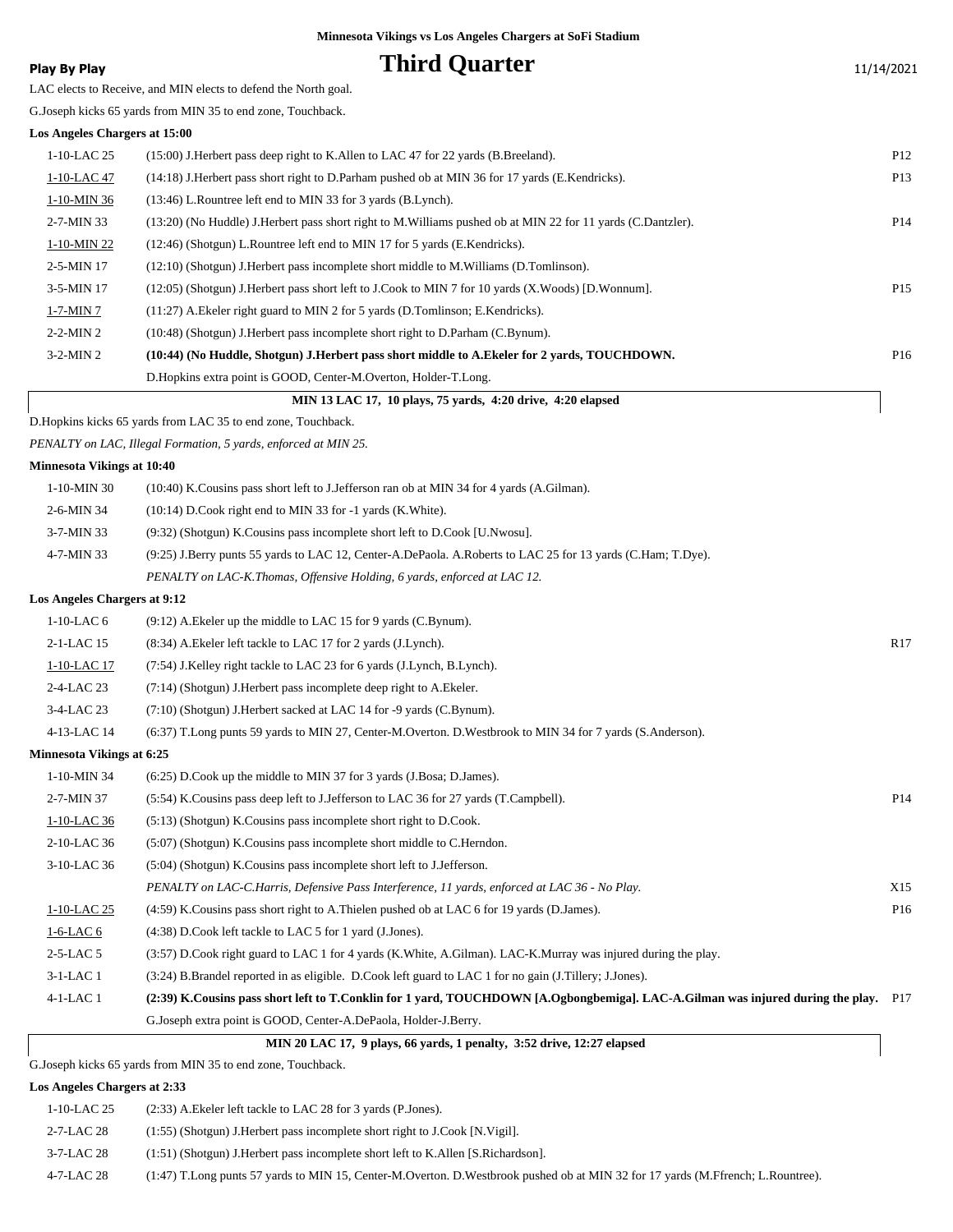### **Minnesota Vikings at 1:33**

1-10-MIN 32 (1:33) K.Cousins pass short left to C.Ham to MIN 35 for 3 yards (K.White).

2-7-MIN 35 (:56) A.Mattison left guard to MIN 37 for 2 yards (K.White, K.Murray).

3-5-MIN 37 (:12) (Shotgun) K.Cousins pass short right to J.Jefferson to MIN 49 for 12 yards (A.Gilman). P18

| <b>END OF OUARTER</b>       |              | Time |              |      | <b>First Downs</b> |                          | <b>Efficiencies</b> |        |  |
|-----------------------------|--------------|------|--------------|------|--------------------|--------------------------|---------------------|--------|--|
|                             | <b>Score</b> | Poss | $\mathbf{R}$ |      | $P \times T$       |                          | 3 Down              | 4 Down |  |
| <b>Minnesota Vikings</b>    | 20           | 6:53 | $\mathbf{r}$ |      | 4 1                | $\overline{\phantom{a}}$ | 173                 |        |  |
| <b>Los Angeles Chargers</b> |              | 8:07 | $\mathbf{1}$ | $-5$ | $\mathbf{0}$       | 6                        | 2/4                 | 0/0    |  |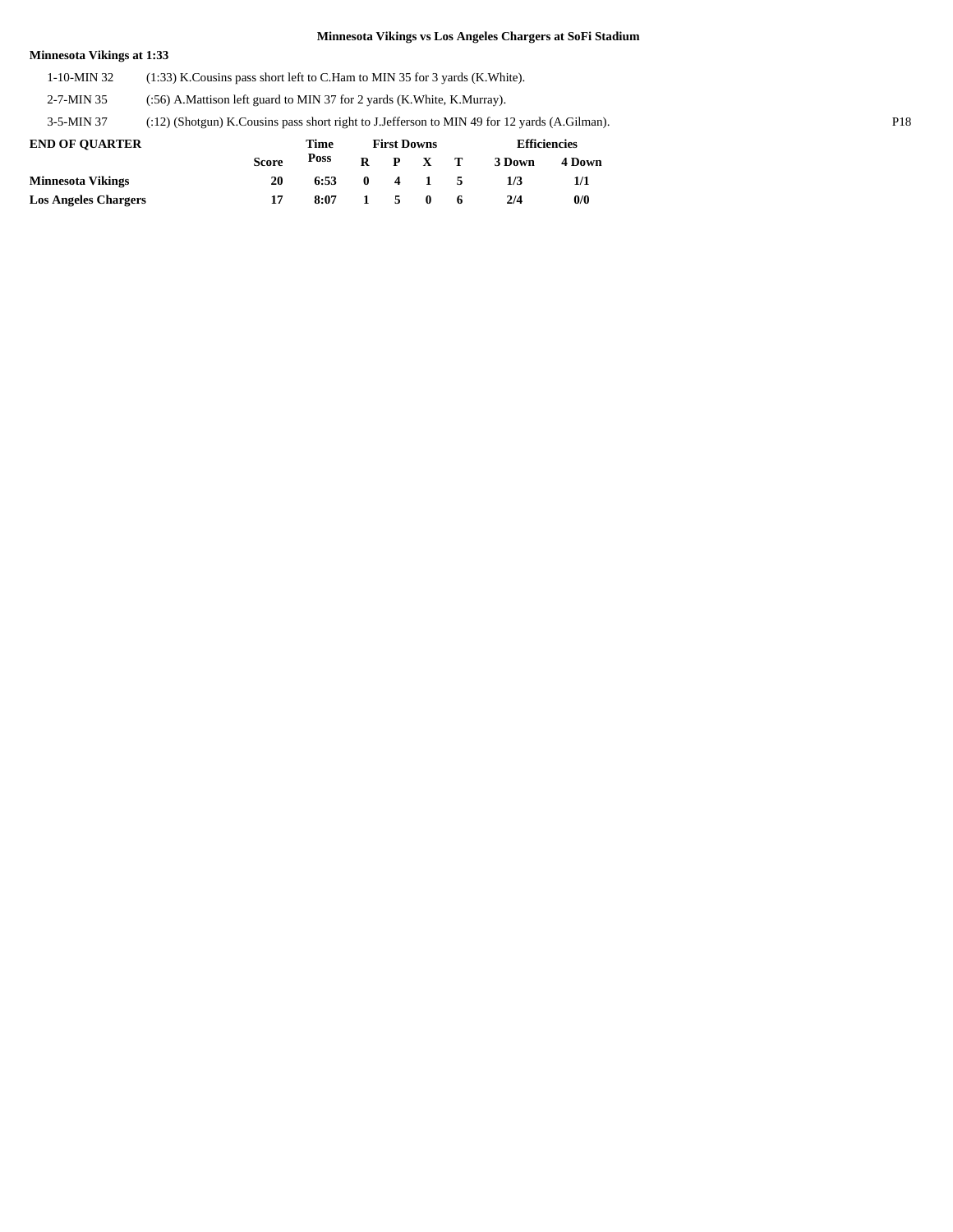|                                  | Minnesota Vikings vs Los Angeles Chargers at SoFi Stadium                                                                                                                                                                                      |                 |
|----------------------------------|------------------------------------------------------------------------------------------------------------------------------------------------------------------------------------------------------------------------------------------------|-----------------|
| <b>Play By Play</b>              | <b>Fourth Quarter</b>                                                                                                                                                                                                                          | 11/14/2021      |
| Minnesota Vikings continued.     |                                                                                                                                                                                                                                                |                 |
| 1-10-MIN 49                      | (15:00) (Shotgun) A.Mattison right end pushed ob at LAC 44 for 7 yards (T.Campbell).                                                                                                                                                           |                 |
| 2-3-LAC 44                       | (14:24) K.Cousins pass short right to D.Cook to LAC 29 for 15 yards (T.Marshall; K.Fackrell).                                                                                                                                                  | P <sub>19</sub> |
| 1-10-LAC 29                      | (13:42) D.Cook left guard to LAC 29 for no gain (D.James).                                                                                                                                                                                     |                 |
| 2-10-LAC 29                      | $(13:01)$ (Shotgun) A. Mattison left end to LAC 28 for 1 yard (J. Tillery).                                                                                                                                                                    |                 |
| 3-9-LAC 28                       | (12:23) (Shotgun) K.Cousins pass short middle to A.Thielen to LAC 12 for 16 yards (T.Marshall).                                                                                                                                                | P <sub>20</sub> |
| 1-10-LAC 12                      | (11:39) D.Cook left guard to LAC 7 for 5 yards (D.James; T.Marshall).                                                                                                                                                                          |                 |
| $2-5-LAC7$                       | (10:57) D.Cook right guard to LAC 5 for 2 yards (J.Bosa).                                                                                                                                                                                      |                 |
| $3-3$ -LAC 5                     | (10:17) (Shotgun) D.Cook up the middle to LAC 1 for 4 yards (J.Jones).                                                                                                                                                                         | R <sub>21</sub> |
| <u>1-1-LAC 1</u>                 | (9:34) B.Brandel reported in as eligible. D.Cook left tackle for 1 yard, TOUCHDOWN.                                                                                                                                                            | R22             |
|                                  | G. Joseph extra point is GOOD, Center-A. DePaola, Holder-J. Berry.                                                                                                                                                                             |                 |
|                                  | MIN 27 LAC 17, 12 plays, 68 yards, 7:04 drive, 5:31 elapsed                                                                                                                                                                                    |                 |
|                                  | G.Joseph kicks 65 yards from MIN 35 to end zone, Touchback.                                                                                                                                                                                    |                 |
| Los Angeles Chargers at 9:29     |                                                                                                                                                                                                                                                |                 |
| 1-10-LAC 25                      | (9:29) (Shotgun) A. Ekeler left guard to LAC 28 for 3 yards (B. Lynch).                                                                                                                                                                        |                 |
| 2-7-LAC 28                       | (8.54) (Shotgun) J.Herbert pass short right to K.Allen to LAC 35 for 7 yards (M.Alexander).                                                                                                                                                    | P18             |
| 1-10-LAC 35                      | (8:19) (Shotgun) J.Herbert pass short right to J.Palmer to LAC 42 for 7 yards (B.Breeland).                                                                                                                                                    |                 |
| 2-3-LAC 42                       | (7:46) (Shotgun) J.Herbert pass incomplete short middle to A.Ekeler.                                                                                                                                                                           |                 |
| 3-3-LAC 42                       | (7:42) (Shotgun) J.Herbert pass deep right to K.Allen pushed ob at MIN 32 for 26 yards (M.Alexander).                                                                                                                                          | P <sub>19</sub> |
| 1-10-MIN 32                      | (7:08) (Shotgun) J.Herbert scrambles left end ran ob at MIN 27 for 5 yards (X.Woods).                                                                                                                                                          |                 |
| 2-5-MIN 27                       | (6:35) (Shotgun) J.Herbert pass short middle to K.Allen to MIN 20 for 7 yards (M.Alexander).<br>Minnesota challenged the pass completion ruling, and the play was REVERSED.                                                                    |                 |
| 3-5-MIN 27                       | (Shotgun) J.Herbert pass incomplete short middle to K.Allen (M.Alexander).<br>(6:32) (Shotgun) J.Herbert pass short right to J.Palmer to MIN 14 for 13 yards (B.Breeland).                                                                     | P <sub>20</sub> |
| $1-10-MIN$ 14                    | (5:59) (Shotgun) J. Herbert pass short left to A. Ekeler to MIN 8 for 6 yards (E. Kendricks).                                                                                                                                                  |                 |
| $2-4$ -MIN $8$                   | (5:25) (Shotgun) J. Herbert pass incomplete short middle to M. Williams.                                                                                                                                                                       |                 |
| 3-4-MIN 8                        | (5:22) (Shotgun) J.Herbert pass short right to J.Palmer to MIN 6 for 2 yards (B.Breeland).                                                                                                                                                     |                 |
| $4-2-MIN6$                       | (4:40) D.Hopkins 24 yard field goal is GOOD, Center-M.Overton, Holder-T.Long.                                                                                                                                                                  |                 |
|                                  | MIN 27 LAC 20, 12 plays, 69 vards, 4:53 drive, 10:24 elapsed                                                                                                                                                                                   |                 |
|                                  | D.Hopkins kicks 65 yards from LAC 35 to end zone, Touchback.                                                                                                                                                                                   |                 |
| <b>Minnesota Vikings at 4:36</b> |                                                                                                                                                                                                                                                |                 |
| $1-10-MIN$ 25                    | (4:36) D.Cook right end to MIN 27 for 2 yards (J.Jones).                                                                                                                                                                                       |                 |
|                                  | PENALTY on MIN-B.O'Neill, Offensive Holding, 10 yards, enforced at MIN 25 - No Play.                                                                                                                                                           |                 |
| 1-20-MIN 15                      | (4:31) K.Cousins pass short middle to C.Ham to MIN 18 for 3 yards (K.Murray, K.White).                                                                                                                                                         |                 |
| 2-17-MIN 18                      | (3:50) (Shotgun) D.Cook up the middle to MIN 29 for 11 yards (T.Marshall, J.Jones).                                                                                                                                                            |                 |
| 3-6-MIN 29                       | (3:02) (Shotgun) K.Cousins pass deep right to J.Jefferson pushed ob at LAC 44 for 27 yards (T.Campbell).<br>Los Angeles Chargers challenged the pass completion ruling, and the play was Upheld. The ruling on the field stands. (Timeout #1.) | P <sub>23</sub> |
| 1-10-LAC 44                      | $(2:57)$ D.Cook left end to LAC 44 for no gain $(A.Samuel)$ .                                                                                                                                                                                  |                 |
|                                  | PENALTY on MIN-L.Stocker, Face Mask (15 Yards), 15 yards, enforced at LAC 44 - No Play.                                                                                                                                                        |                 |
| 1-25-MIN 41                      | (2.51) (Shotgun) K.Cousins pass short right to T.Conklin to MIN 46 for 5 yards (D.James).                                                                                                                                                      |                 |
|                                  | Timeout #2 by LAC at $02:45$ .                                                                                                                                                                                                                 |                 |
| 2-20-MIN 46                      | (2:45) K. Cousins pass incomplete deep left to T. Conklin.                                                                                                                                                                                     |                 |
|                                  | Timeout #1 by MIN at $02:39$ .                                                                                                                                                                                                                 |                 |
| 3-20-MIN 46                      | (2:39) (Shotgun) K.Cousins pass deep middle to A.Thielen to LAC 36 for 18 yards (T.Campbell).                                                                                                                                                  |                 |
|                                  | Timeout #3 by LAC at $02:32$ .                                                                                                                                                                                                                 |                 |
| 4-2-LAC 36                       | (2:32) D.Cook right end to LAC 32 for 4 yards (L.Joseph). LAC-J.Tillery was injured during the play.                                                                                                                                           | R24             |
| Two-Minute Warning               |                                                                                                                                                                                                                                                |                 |

| 1-10-LAC 32 | $(2:00)$ K. Cousins kneels to LAC 35 for $-3$ yards. |
|-------------|------------------------------------------------------|
| 2-13-LAC 35 | $(1:15)$ K. Cousins kneels to LAC 37 for $-2$ yards. |
| 3-15-LAC 37 | $(.32)$ K. Cousins kneels to LAC 39 for $-2$ yards.  |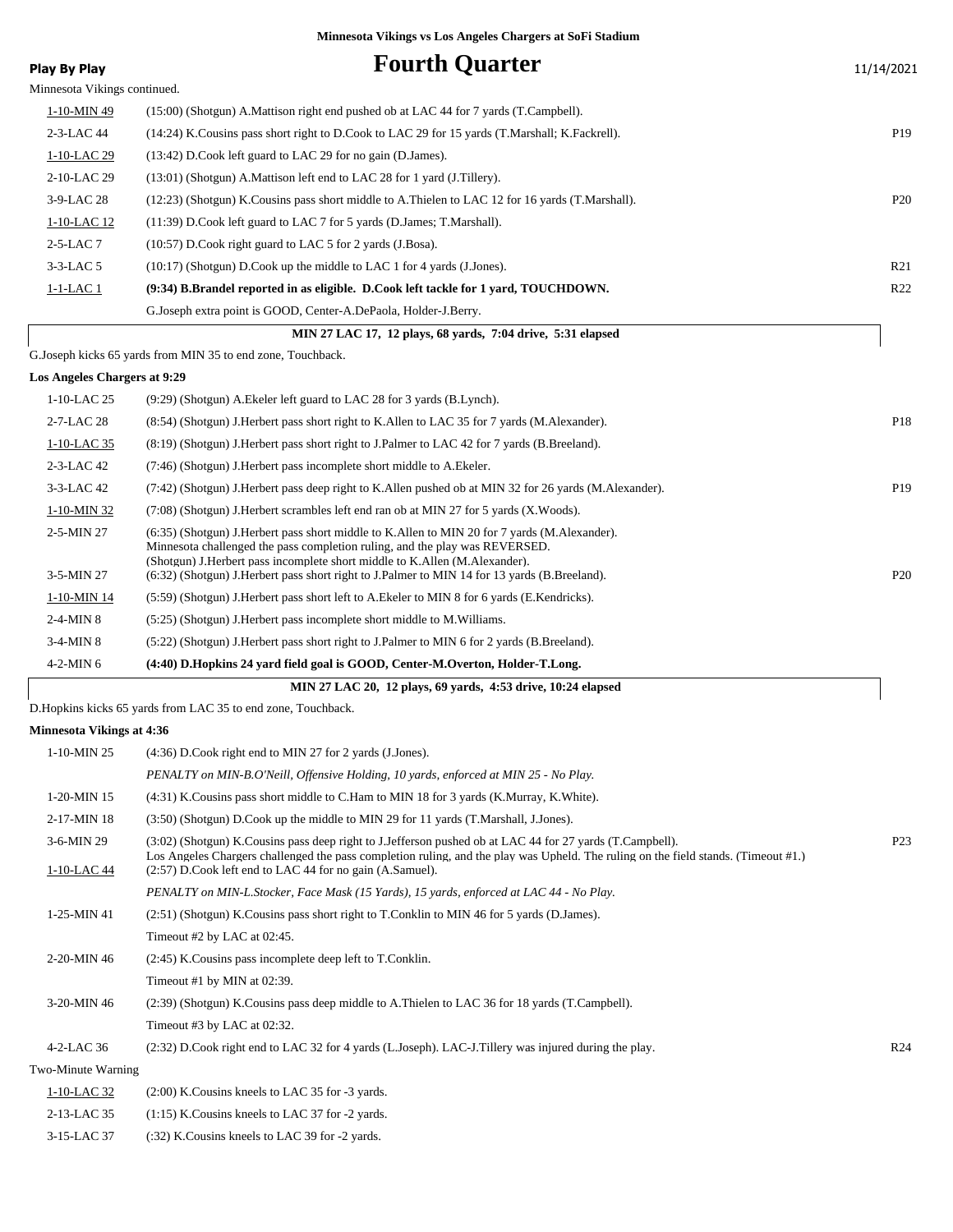|                             | Minnesota Vikings vs Los Angeles Chargers at SoFi Stadium |       |   |                    |                 |  |                     |        |  |  |
|-----------------------------|-----------------------------------------------------------|-------|---|--------------------|-----------------|--|---------------------|--------|--|--|
| <b>END OF OUARTER</b>       |                                                           | Time  |   | <b>First Downs</b> |                 |  | <b>Efficiencies</b> |        |  |  |
|                             | <b>Score</b>                                              | Poss  |   |                    | $R$ $P$ $X$ $T$ |  | 3 Down              | 4 Down |  |  |
| <b>Minnesota Vikings</b>    | 27                                                        | 10:07 |   | 3 3 0              |                 |  | 3/5                 | 1/1    |  |  |
| <b>Los Angeles Chargers</b> | 20                                                        | 4:53  | 0 |                    | $\mathbf{0}$    |  | 2/3                 | 0/0    |  |  |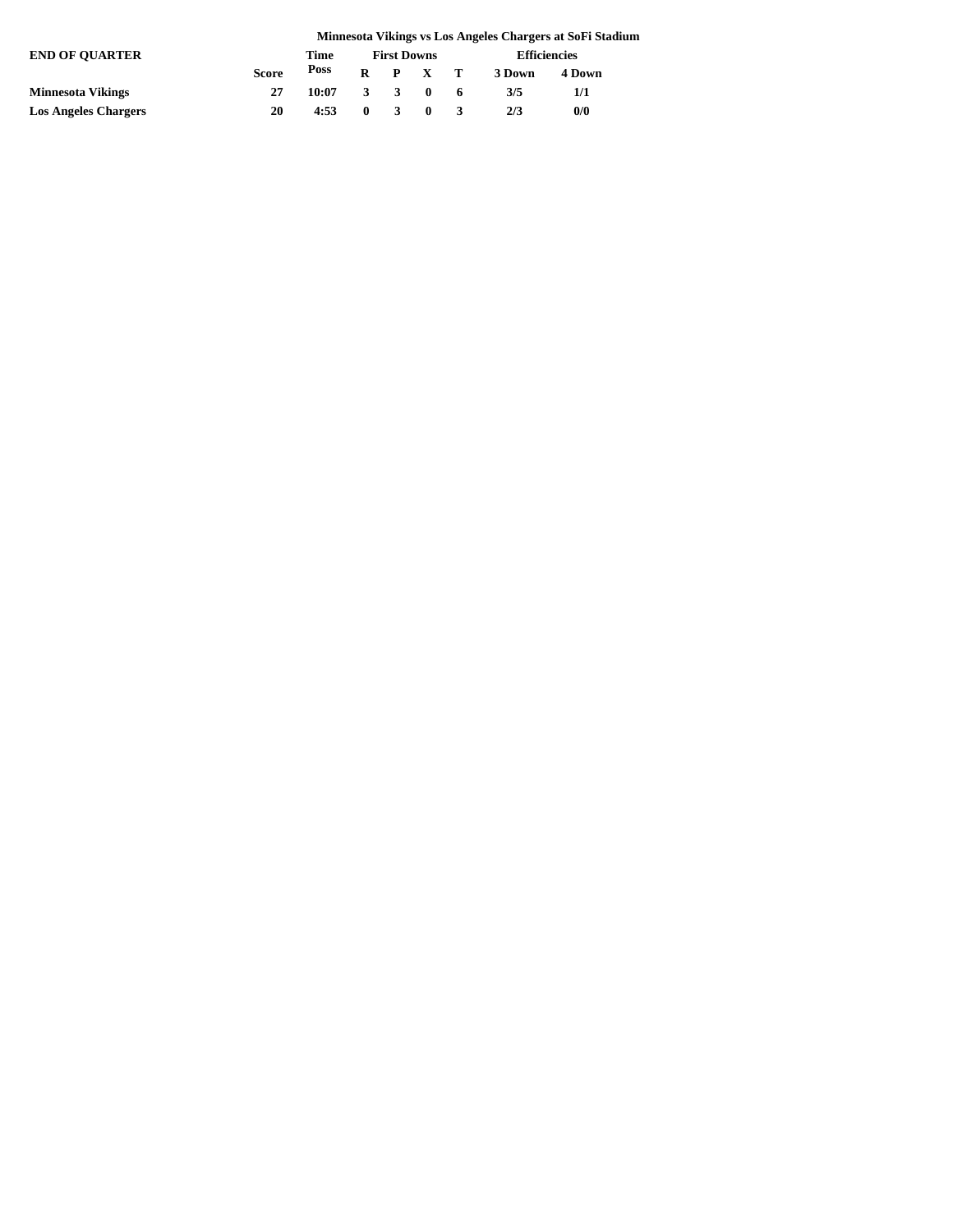# **Miscellaneous Statistics Report**

**Minnesota Vikings vs Los Angeles Chargers**

**11/14/2021 at SoFi Stadium**

### **Ten Longest Plays for Minnesota Vikings**

| Yards | Otr | <b>Play Start</b>        | <b>Play Description</b>                                                                                                                                                                                                                           |
|-------|-----|--------------------------|---------------------------------------------------------------------------------------------------------------------------------------------------------------------------------------------------------------------------------------------------|
| 27    |     | 3 2-7-MIN 37             | (5:54) K. Cousins pass deep left to J. Jefferson to LAC 36 for 27 yards (T. Campbell).                                                                                                                                                            |
| 27    | 4   | 3-6-MIN 29               | (3:02) (Shotqun) K.Cousins pass deep right to J.Jefferson pushed ob at LAC 44 for 27 yards (T.Campbell).<br>Los Angeles Chargers challenged the pass completion ruling, and the play was Upheld. The ruling on the field stands.<br>(Timeout #1.) |
| 24    |     | $1 \quad 1 - 16 - MIN$ 7 | (5:04) (Shotgun) K.Cousins pass short middle to A.Mattison to MIN 31 for 24 yards (D.James, K.White).                                                                                                                                             |
| 21    |     | 2 1-10-LAC 35            | (9:14) (Shotqun) K.Cousins pass short middle to J.Jefferson to LAC 14 for 21 yards (C.Harris).                                                                                                                                                    |
| 21    |     | 2 2-20-LAC 41            | (6:24) (Shotgun) K.Cousins pass short middle to J.Jefferson to LAC 20 for 21 yards (A.Gilman; K.White).                                                                                                                                           |
| 19    |     | 3 1-10-LAC 25            | (4:59) K.Cousins pass short right to A.Thielen pushed ob at LAC 6 for 19 yards (D.James).                                                                                                                                                         |
| 18    |     | 2 3-15-MIN 34            | (10:55) (Shotgun) K.Cousins pass deep left to J.Jefferson ran ob at LAC 48 for 18 yards.<br>Penalty on LAC-T.Campbell, Defensive Pass Interference, declined.                                                                                     |
| 18    | 4   | 3-20-MIN 46              | (2:39) (Shotgun) K.Cousins pass deep middle to A.Thielen to LAC 36 for 18 yards (T.Campbell).                                                                                                                                                     |
| 16    |     | 4 3-9-LAC 28             | (12:23) (Shotgun) K.Cousins pass short middle to A.Thielen to LAC 12 for 16 yards (T.Marshall).                                                                                                                                                   |
| 15    |     | 4 2-3-LAC 44             | (14:24) K.Cousins pass short right to D.Cook to LAC 29 for 15 yards (T.Marshall; K.Fackrell).                                                                                                                                                     |
|       |     |                          | <b>Ten Longest Plays for Los Angeles Chargers</b>                                                                                                                                                                                                 |

| Yards | <b>Otr</b> | <b>Play Start</b>        | <b>Play Description</b>                                                                                     |
|-------|------------|--------------------------|-------------------------------------------------------------------------------------------------------------|
| 26    |            | 4 3-3-LAC 42             | (7:42) (Shotgun) J.Herbert pass deep right to K.Allen pushed ob at MIN 32 for 26 yards (M.Alexander).       |
| 22    |            | 3 1-10-LAC 25            | (15:00) J. Herbert pass deep right to K. Allen to LAC 47 for 22 yards (B. Breeland).                        |
| 18    |            | 2 1-10-LAC 25            | (14:12) J.Herbert pass short right to K.Allen ran ob at LAC 43 for 18 yards (C.Bynum).                      |
| 17    |            | 2 1-10-LAC 35            | (2:16) (Shotgun) J. Herbert right end to MIN 48 for 17 yards (C. Bynum).                                    |
| 17    |            | 3 1-10-LAC 47            | (14:18) J. Herbert pass short right to D. Parham pushed ob at MIN 36 for 17 yards (E. Kendricks).           |
| 13    |            | 4 3-5-MIN 27             | (6:32) (Shotgun) J.Herbert pass short right to J.Palmer to MIN 14 for 13 yards (B.Breeland).                |
| 11    |            | $1 \quad 1 - 10 - LAC29$ | (8:25) (Shotgun) J.Herbert pass short middle to K.Allen to LAC 40 for 11 yards (M.Alexander, C.Bynum).      |
| 11    |            | 3 2-7-MIN 33             | (13:20) (No Huddle) J.Herbert pass short right to M.Williams pushed ob at MIN 22 for 11 yards (C.Dantzler). |
| 10    |            | $1 \quad 2 - 6 - LAC$ 44 | (7:18) (Shotqun) J.Herbert pass short left to M.Williams to MIN 46 for 10 yards (E.Kendricks, M.Alexander). |
| 10    |            | 3 3-5-MIN 17             | (12:05) (Shotgun) J.Herbert pass short left to J.Cook to MIN 7 for 10 yards (X.Woods) [D.Wonnum].           |

|                |               | <b>Touchdown Scoring Information</b> |     |            |                 |              | <b>Offense</b>           |   | Defense          | <b>Special Teams</b> |    |               |              |             |              |               |
|----------------|---------------|--------------------------------------|-----|------------|-----------------|--------------|--------------------------|---|------------------|----------------------|----|---------------|--------------|-------------|--------------|---------------|
| <b>VISITOR</b> |               | Minnesota Vikings                    |     |            |                 |              |                          |   | 0                |                      | 0  |               |              |             |              |               |
| <b>HOME</b>    |               | Los Angeles Chargers                 |     |            |                 |              |                          |   | 0                |                      | 0  |               |              |             |              |               |
|                |               | <b>Player Scoring Information</b>    |     |            |                 |              |                          |   |                  |                      |    |               |              |             |              |               |
| Club           | <b>Player</b> |                                      | TD. | Rush<br>TD | Rec KO TD<br>TD |              | <b>Punt Int TD</b><br>TD |   | <b>Fum</b><br>TD | Misc<br>TD           | FG | <b>XP</b>     | 2Pt<br>Rush  | 2Pt.<br>Rec | Sfty         | <b>Points</b> |
| MIN            | T.Conklin     |                                      | 0   | 0          | 2               | 0            | 0                        | 0 | 0                | 0                    | 0  | 0             | 0            | 0           | 0            | 12            |
| MIN            | G.Joseph      |                                      | 0   | 0          | $\mathbf{0}$    | 0            | 0                        | 0 | $\mathbf{0}$     | 0                    | 2  | 3             | $\mathbf{0}$ | 0           | $\mathbf{0}$ | 9             |
| MIN            | D.Cook        |                                      | 0   |            | $\mathbf{0}$    | $\mathbf{0}$ | 0                        | 0 | 0                | 0                    | 0  | $\mathbf{0}$  | $\mathbf{0}$ | 0           | 0            | 6             |
| LAC            | D.Hopkins     |                                      | 0   | 0          | $\mathbf{0}$    | 0            | 0                        | 0 | 0                | 0                    | 2  | $\mathcal{P}$ | $\mathbf{0}$ | 0           | 0            | 8             |
| LAC            | L.Rountree    |                                      | 0   |            | $\Omega$        | 0            | 0                        | 0 | 0                | 0                    | 0  | 0             | $\mathbf{0}$ | 0           | 0            | 6             |
| LAC            | A.Ekeler      |                                      | 0   | 0          |                 | 0            | 0                        | 0 | 0                | 0                    | 0  | 0             | $\mathbf{0}$ | 0           | 0            | 6             |

| <b>Possession Detail</b>    | <b>First Half</b> |       | <b>Second Half</b> |       | Game           |       |  |
|-----------------------------|-------------------|-------|--------------------|-------|----------------|-------|--|
|                             | <b>Visitor</b>    | Home  | <b>Visitor</b>     | Home  | <b>Visitor</b> | Home  |  |
| Largest Lead                | 10                | 0     | 10                 | 4     | 10             | 4     |  |
| Drives Leading              |                   | 0     |                    |       |                |       |  |
| Time of Possession Leading  | 3:51              | 0:00  | 11:40              | 2:47  | 15:31          | 2:47  |  |
| Largest Deficit             | 0                 | $-10$ | $-4$               | $-10$ | -4             | $-10$ |  |
| Drives Trailing             | 0                 | 4     |                    |       |                |       |  |
| Time of Possession Trailing | 0:00              | 5:31  | 5:20               | 10:13 | 5:20           | 15:44 |  |
| Times Score Tied Up         |                   |       |                    | 0     |                |       |  |
| Lead Changes                |                   |       |                    |       |                |       |  |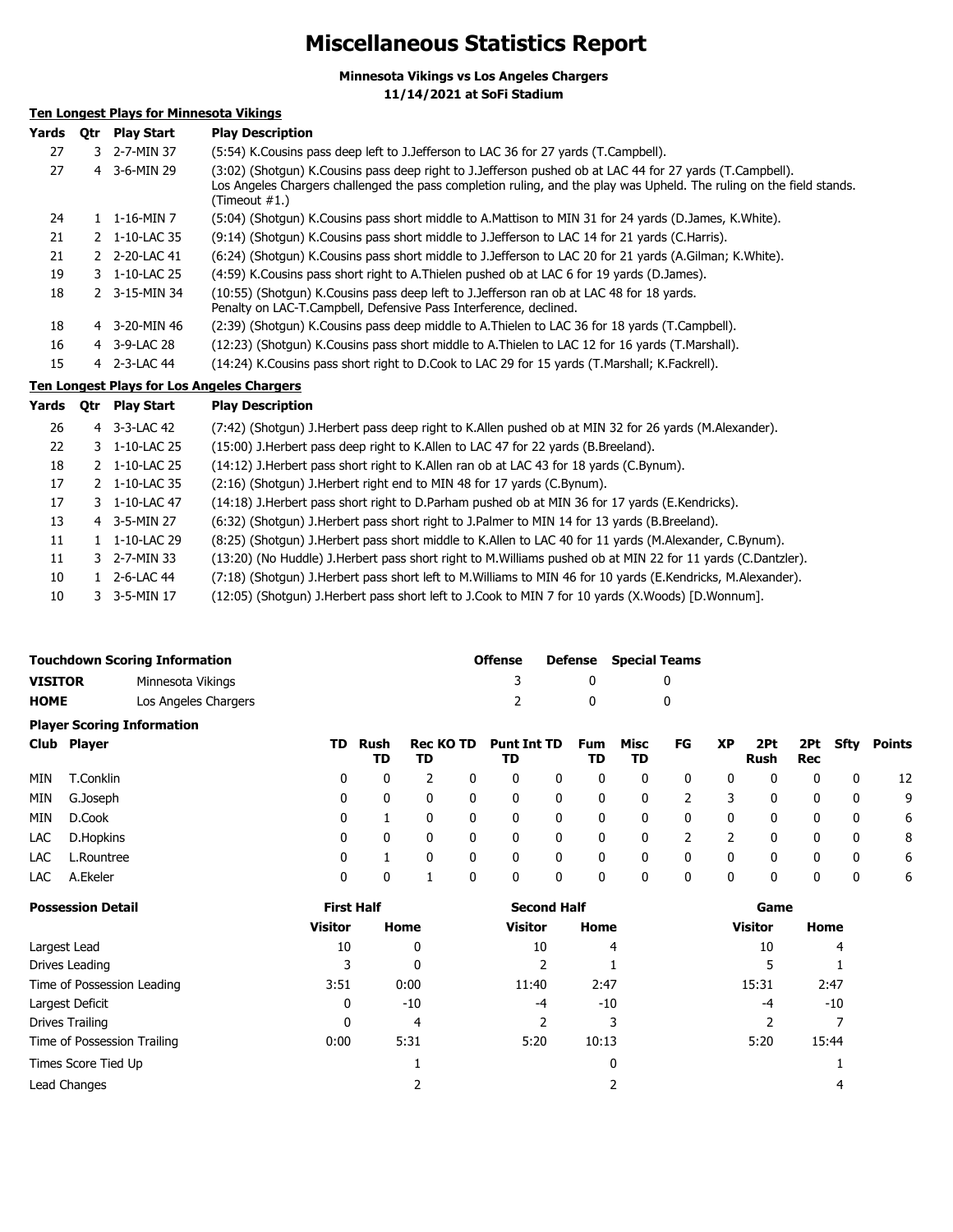# **Playtime Percentage**

Percent of playtime per player on offense, defense and special teams (Unofficial)

**Minnesota Vikings Los Angeles Chargers**

|                   |           |    | <b>Offense</b> |    | Defense |    | <b>Special Teams</b> |                 |           |    | <b>Offense</b> |    | Defense |    | <b>Special Teams</b> |
|-------------------|-----------|----|----------------|----|---------|----|----------------------|-----------------|-----------|----|----------------|----|---------|----|----------------------|
| <b>B O'Neill</b>  | т         |    | 79 100%        |    |         | 5  |                      | 18% M Feiler    | G         |    | 59 100%        |    |         | 4  | 14%                  |
| C Darrisaw        | Τ         |    | 79 100%        |    |         | 5  |                      | 18% M Schofield | G         |    | 59 100%        |    |         | 4  | 14%                  |
| E Cleveland       | G         |    | 79 100%        |    |         | 5  |                      | 18% R Slater    | т         |    | 59 100%        |    |         | 4  | 14%                  |
| O Udoh            | Τ         |    | 79 100%        |    |         | 5  |                      | 18% S Norton    | Τ         |    | 59 100%        |    |         | 4  | 14%                  |
| M Cole            | C         |    | 79 100%        |    |         | 4  |                      | 14% J Herbert   | QB        |    | 59 100%        |    |         |    |                      |
| K Cousins         | QB        |    | 79 100%        |    |         |    |                      | C Linsley       | C         |    | 59 100%        |    |         |    |                      |
| A Thielen         | <b>WR</b> | 71 | 90%            |    |         |    |                      | M Williams      | <b>WR</b> | 56 | 95%            |    |         |    |                      |
| T Conklin         | TE        | 67 | 85%            |    |         |    |                      | K Allen         | <b>WR</b> | 55 | 93%            |    |         |    |                      |
| D Cook            | <b>RB</b> | 65 | 82%            |    |         |    |                      | A Ekeler        | <b>RB</b> | 42 | 71%            |    |         |    |                      |
| J Jefferson       | <b>WR</b> | 60 | 76%            |    |         |    |                      | J Cook          | TE        | 34 | 58%            |    |         |    |                      |
| K Osborn          | <b>WR</b> | 41 | 52%            |    |         |    |                      | D Parham        | <b>TE</b> | 27 | 46%            |    |         | 4  | 14%                  |
| C Ham             | FB        | 27 | 34%            |    |         | 17 | 61%                  | T McKitty       | <b>TE</b> | 19 | 32%            |    |         |    |                      |
| C Herndon         | <b>TE</b> | 23 | 29%            |    |         | 5  | 18%                  | J Guyton        | <b>WR</b> | 18 | 31%            |    |         | 6  | 21%                  |
| L Stocker         | TE        | 20 | 25%            |    |         | 13 | 46%                  | J Palmer        | <b>WR</b> | 18 | 31%            |    |         | 6  | 21%                  |
| A Mattison        | <b>RB</b> | 12 | 15%            |    |         | 5  | 18%                  | L Rountree      | <b>RB</b> | 9  | 15%            |    |         | 13 | 46%                  |
| D Westbrook       | <b>WR</b> | 5  | 6%             |    |         | 5  | 18%                  | J Kelley        | <b>RB</b> | 8  | 14%            |    |         | 2  | 7%                   |
| <b>B</b> Brandel  | T         | 4  | 5%             |    |         | 5  | 18%                  | S Anderson      | TE        | 7  | 12%            |    |         | 19 | 68%                  |
| C Bynum           | <b>FS</b> |    |                |    | 59 100% | 6  | 21%                  | S Kelemete      | G         | 2  |                |    |         | 4  |                      |
| N Vigil           | LB        |    |                |    | 59 100% | 6  | 21%                  |                 |           |    | 3%             |    |         |    | 14%                  |
| E Kendricks       | LB        |    |                |    | 59 100% | 6  | 21%                  | D James         | <b>FS</b> |    |                |    | 79 100% |    |                      |
| X Woods           | <b>FS</b> |    |                |    | 59 100% | 6  | 21%                  | K White         | LB        |    |                | 77 | 97%     | 1  | 4%                   |
| <b>B</b> Breeland | CB        |    |                | 58 | 98%     | 2  | 7%                   | T Campbell      | CB        |    |                | 75 | 95%     | 8  | 29%                  |
| C Dantzler        | CB        |    |                | 57 | 97%     | 5  | 18%                  | A Samuel        | CB        |    |                | 75 | 95%     | 1  | 4%                   |
| D Wonnum          | DE        |    |                | 53 | 90%     | 6  | 21%                  | J Bosa          | LB        |    |                | 67 | 85%     |    |                      |
| E Griffen         | DE        |    |                | 50 | 85%     | 6  | 21%                  | J Tillery       | DT        |    |                | 61 | 77%     | 5  | 18%                  |
| A Watts           | <b>NT</b> |    |                | 42 | 71%     |    |                      | K Murray        | LB        |    |                | 58 | 73%     |    |                      |
| M Alexander       | CB        |    |                | 37 | 63%     |    |                      | A Gilman        | SS        |    |                | 57 | 72%     | 7  | 25%                  |
| S Richardson      | DT        |    |                | 32 | 54%     | 6  | 21%                  | J Jones         | DT        |    |                | 55 | 70%     |    |                      |
| D Tomlinson       | DT        |    |                | 30 | 51%     | 6  | 21%                  | U Nwosu         | LB        |    |                | 55 | 70%     |    |                      |
| <b>B</b> Lynch    | LB        |    |                | 19 | 32%     | 20 | 71%                  | L Joseph        | ΝT        |    |                | 50 | 63%     | 5  | 18%                  |
| J Lynch           | <b>NT</b> |    |                | 18 | 31%     |    |                      | C Harris        | СB        |    |                | 42 | 53%     |    |                      |
| P Jones           | DE        |    |                | 11 | 19%     |    |                      | T Marshall      | SS        |    |                | 40 | 51%     | 20 | 71%                  |
| E Yarbrough       | DE        |    |                | 4  | 7%      | 3  | 11%                  | K Fackrell      | LB        |    |                | 25 | 32%     | 6  | 21%                  |
| K Boyd            | CB        |    |                | 2  | 3%      | 16 | 57%                  | C Covington     | <b>NT</b> |    |                | 24 | 30%     | 5  | 18%                  |
| J Metellus        | SS        |    |                |    |         | 17 | 61%                  | J Gaziano       | DE        |    |                | 13 | 16%     | 5  | 18%                  |
| M Dorn            | SS        |    |                |    |         | 17 | 61%                  | A Ogbongbemiga  | LB        |    |                | 10 | 13%     | 24 | 86%                  |
| D Chisena         | <b>WR</b> |    |                |    |         | 17 | 61%                  | C Rumph         | LB        |    |                | 3  | 4%      | 24 | 86%                  |
| C Surratt         | LB        |    |                |    |         | 17 | 61%                  | N Niemann       | LB        |    |                | 2  | 3%      | 24 | 86%                  |
| T Dye             | LB        |    |                |    |         | 17 | 61%                  | K Hall          | <b>CB</b> |    |                | 1  | $1\%$   | 24 | 86%                  |
| G Joseph          | Κ         |    |                |    |         | 11 | 39%                  | C Christiansen  | LB        |    |                |    |         | 18 | 64%                  |
| H Hand            | CB        |    |                |    |         | 10 | 36%                  | M Ffrench       | <b>WR</b> |    |                |    |         | 10 | 36%                  |
| J Berry           | P         |    |                |    |         | 8  | 29%                  | M Overton       | LS        |    |                |    |         | 9  | 32%                  |
| A DePaola         | LS        |    |                |    |         | 8  | 29%                  | A Roberts       | <b>WR</b> |    |                |    |         | 9  | 32%                  |
| K Nwangwu         | <b>RB</b> |    |                |    |         | 6  | 21%                  | D Hopkins       | К         |    |                |    |         | 9  | 32%                  |
| T Smith           | CB        |    |                |    |         | 6  |                      | 21% T Long      | P         |    |                |    |         | 9  | 32%                  |
|                   |           |    |                |    |         |    |                      |                 |           |    |                |    |         |    |                      |